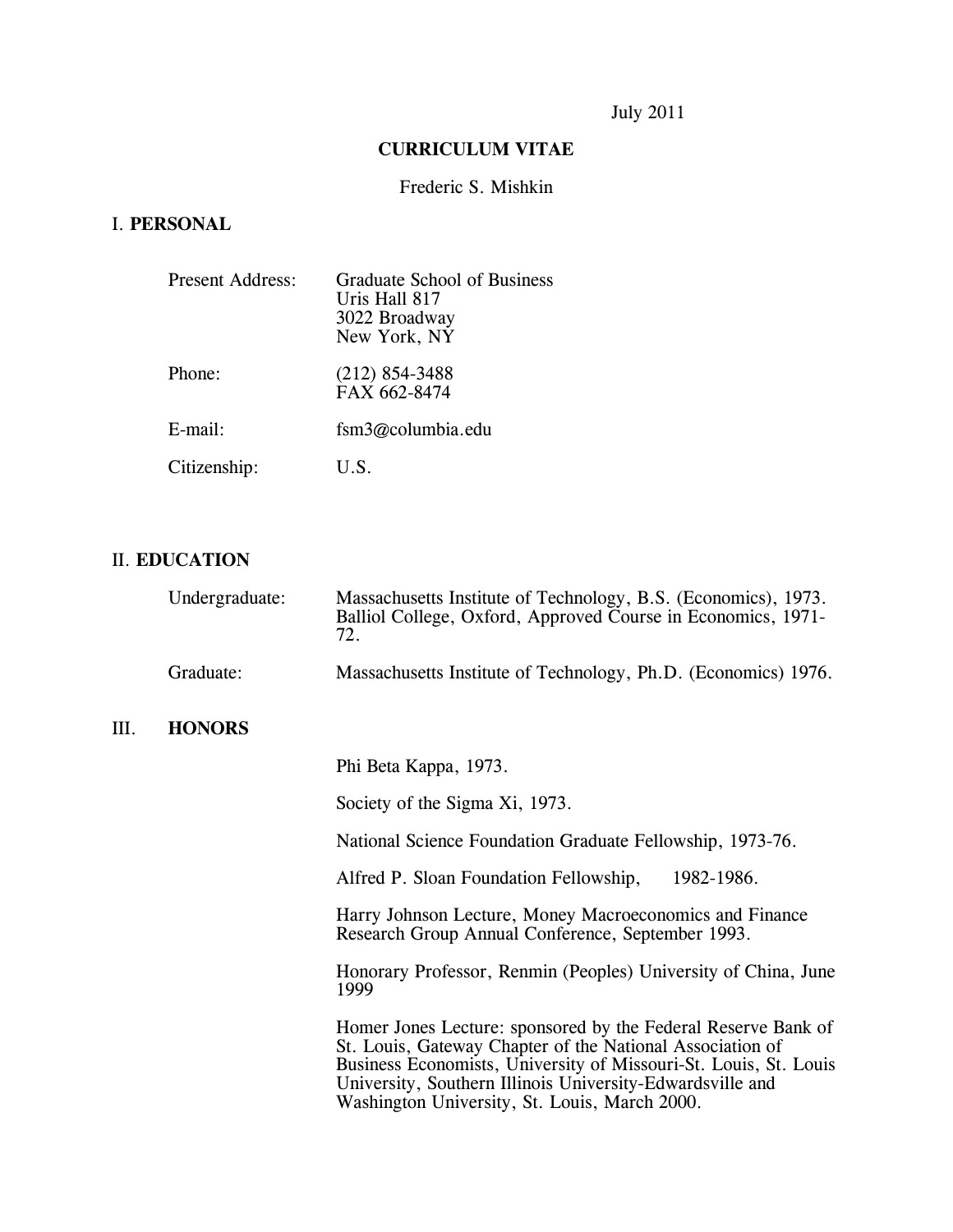Henry George Lecture: University of Scranton, October 2004.

John Kuszczak Memorial Lecture: Bank of Canada, April 2005.

JMCB-FDIC Invited Lecture, September 2005.

Weissman Center for International Business Distinguished Lecture, Baruch College, 2006

Beta Gamma Sigma Distinquished Lecture, College of Business, East Carolina University, 2008

Sandridge Lecture, Virginia Association of Economics and the H. Parker Willis Lecture, Washington & Lee University, 2008

Joseph L. Lucia Memorial Lecture, Villanova University, 2009

Willaim F. Butler Memorial Award, New York Association for Business Economics, 2009

#### IV. **CURRENT POSITIONS**

Alfred Lerner Professor of Banking and Financial Institutions, Graduate School of Business, Columbia University, 1999 to present.

National Bureau of Economic Research, Research Associate, 1980 to present.

#### V. **PROFESSIONAL EXPERIENCE**

#### POSITIONS

Teaching Assistant, M.I.T., 1974-76.

Economist, Board of Governors of the Federal Reserve System, Summer 1977.

Brookings Panel on Economic Activity, Panel Member 1977-78.

National Bureau of Economic Research: Faculty Research Fellow, 1979-80.

Assistant Professor, University of Chicago, 1976-81.

Associate Professor, University of Chicago, 1981-83.

Visiting Associate Professor, Department of Economics,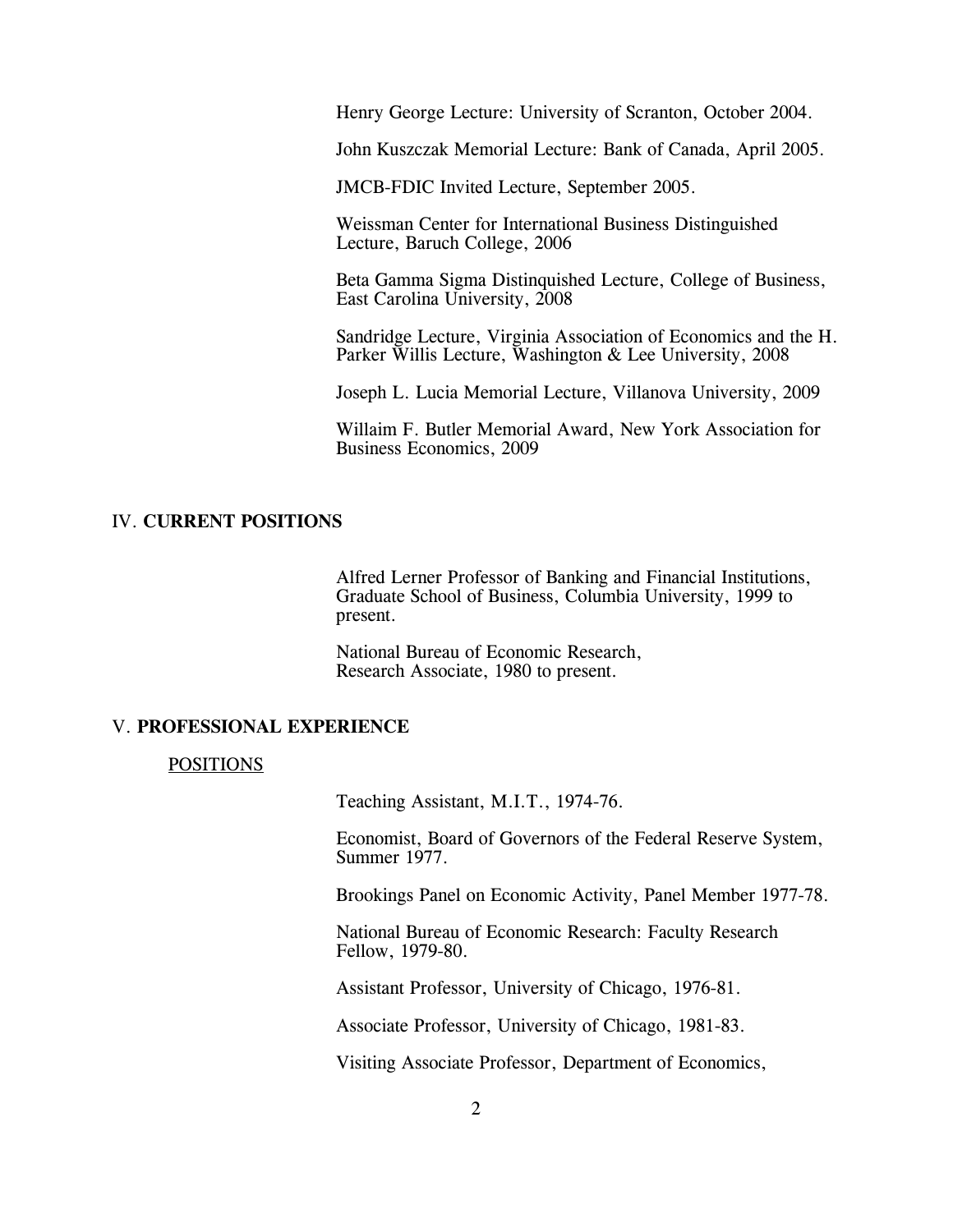Northwestern University and Department of Finance, Kellogg Graduate School of Management, Northwestern University, 1982-1983.

 Professor, Graduate School of Business, Columbia University, 1983-1991.

A. Barton Hepburn Professor of Economics, Graduate School of Business, Columbia University, 1991-99.

Program Committee, Summer Econometric Society Meeting, 1983.

Member, Conference on Income and Wealth, 1984 to present.

Visiting Scholar, Institute for Fiscal and Monetary Policy, Ministry of Finance, Japan, May 1986.

Visiting Professor, Department of Economics, Princeton University, 1990-91.

Academic Consultant, Board of Governors of the Federal Reserve System, April 1993.

Visiting Scholar, Division of International Finance, Board of Governors of the Federal Reserve System, May 1993.

Visiting Scholar, Reserve Bank of Australia, May to August 1994.

Executive Vice President and Director of Research, Federal Reserve Bank of New York, 1994 to 1997.

Member, Center for Latin American Economics, Federal Reserve Bank of Dallas, 1996 to present.

Academic Consultant, Federal Reserve Bank of New York, 1997 to 2006.

Member, Academic Advisory Panel, Federal Reserve Bank of New York, 1990 to 1994, 1997 to 2006.

Chairman, External Evaluation Committee for Research Activities, International Monetary Fund, January 1999 - July 1999.

Advisor, The Institute for Contemporary Finance, Shanghai Jiao Tong University, 2000.

Financial Economists Roundtable, 2001-2004.

International Advisory Board, Financial Supervisory Service,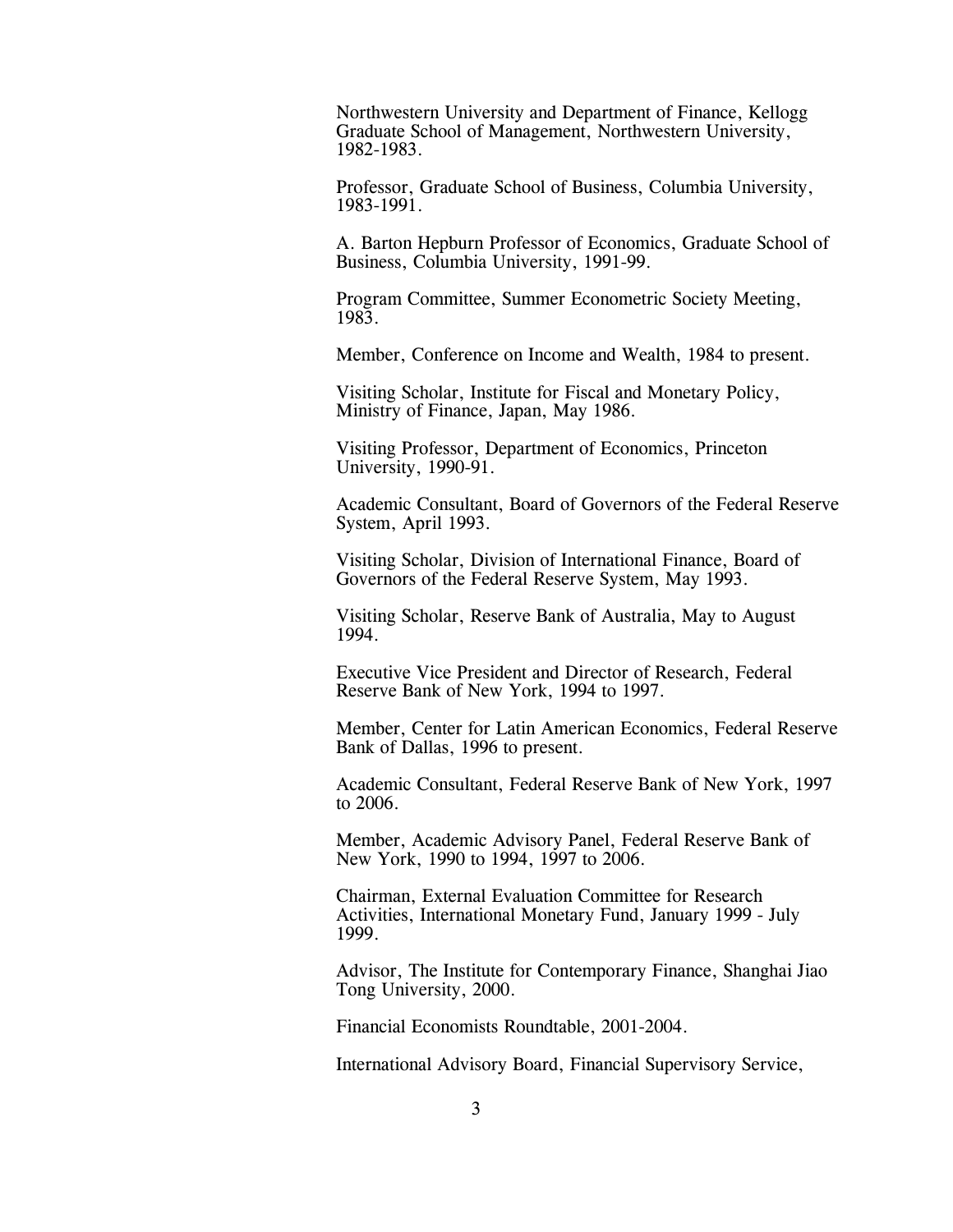South Korea, 2000-2001.

Visiting Research Fellow, The World Bank, September 2000- May 2001.

Visiting Scholar, Bank of England, July 2001

Senior Fellow, FDIC Center for Banking Research, 2003 to 2006.

Eastern Economic Association, Vice President, 2002-2003: President-Elect: 2003-2004, President, 2004-2005.

Advisor, Bank of Korea, Institute for Monetary and Economic Research, 2005-2006.

Member, Board of Governors of the Federal Reserve System, September 2006 to August 2008.

Member, Academic Advisory Panel, Federal Reserve Bank of New York, 1990 to 1994, 1997 to 2006.

Member, Economic Advisory Panel, Federal Reserve Bank of New York, 2010 to present.

M.I.T. Corporation Visiting Committee for the Department of Economics, 2009 to present

Co-Director, U.S. Monetary Policy Forum, 2009 to present

Advisory Committee for the Alfred P. Sloan Foundation's Economic and Education Program, 2009 to present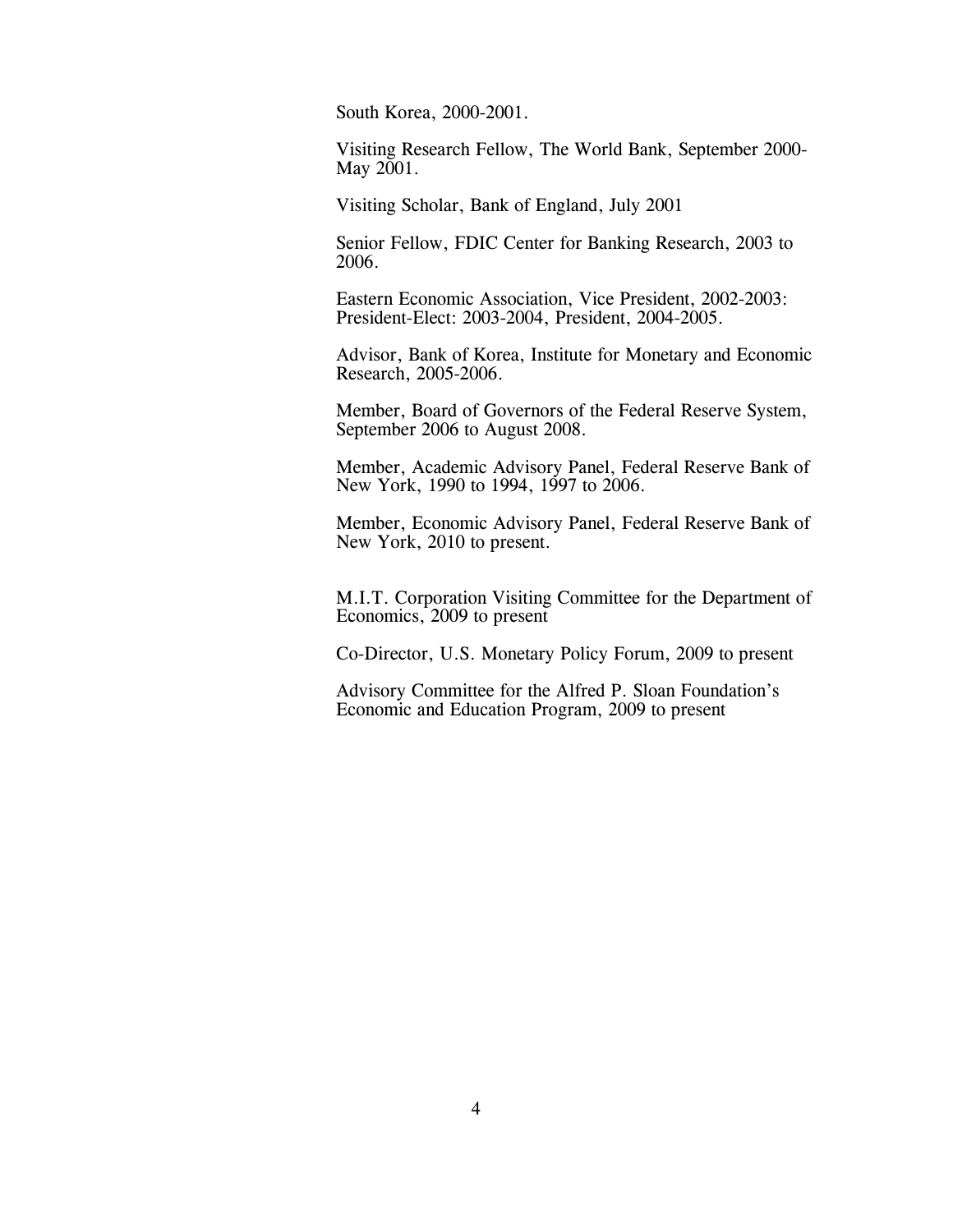**JOURNALS** 

Editorial Board, *American Economic Review*, 1982-85.

Associate Editor, *Journal of Business and Economic Statistics*, 1986-93.

Associate Editor, *Journal of Applied Econometrics*, 1985 to 2000.

Associate Editor, *Journal of Economic Perspectives*, 1994 to 2004.

Editor, Federal Reserve Bank of New York, *Economic Policy Review*, 1994 to 1997. Editorial Board, 1997 to 2006.

Associate Editor, *Journal of Money, Credit and Banking*, 1992 to 2006.

Advisory Board, *Macroeconomics and Monetary Economics Abstracts*, 1996 to 2006.

Editorial Board, Central Bank of Chile Series, *Central Banking, Analysis, and Economic Policy*, 2001 to 2009

Editorial Board, *Journal of International Money and Finance*, 1992 to present

Advisory Board, *International Finance*, 1997 to present.

Editorial Board, *Finance India*, 1999 to present.

Associate Editor, *Emerging Markets, Finance and Trade*, 2008 to present

Editorial Board, *Review of Development Finance*, 2010 to present.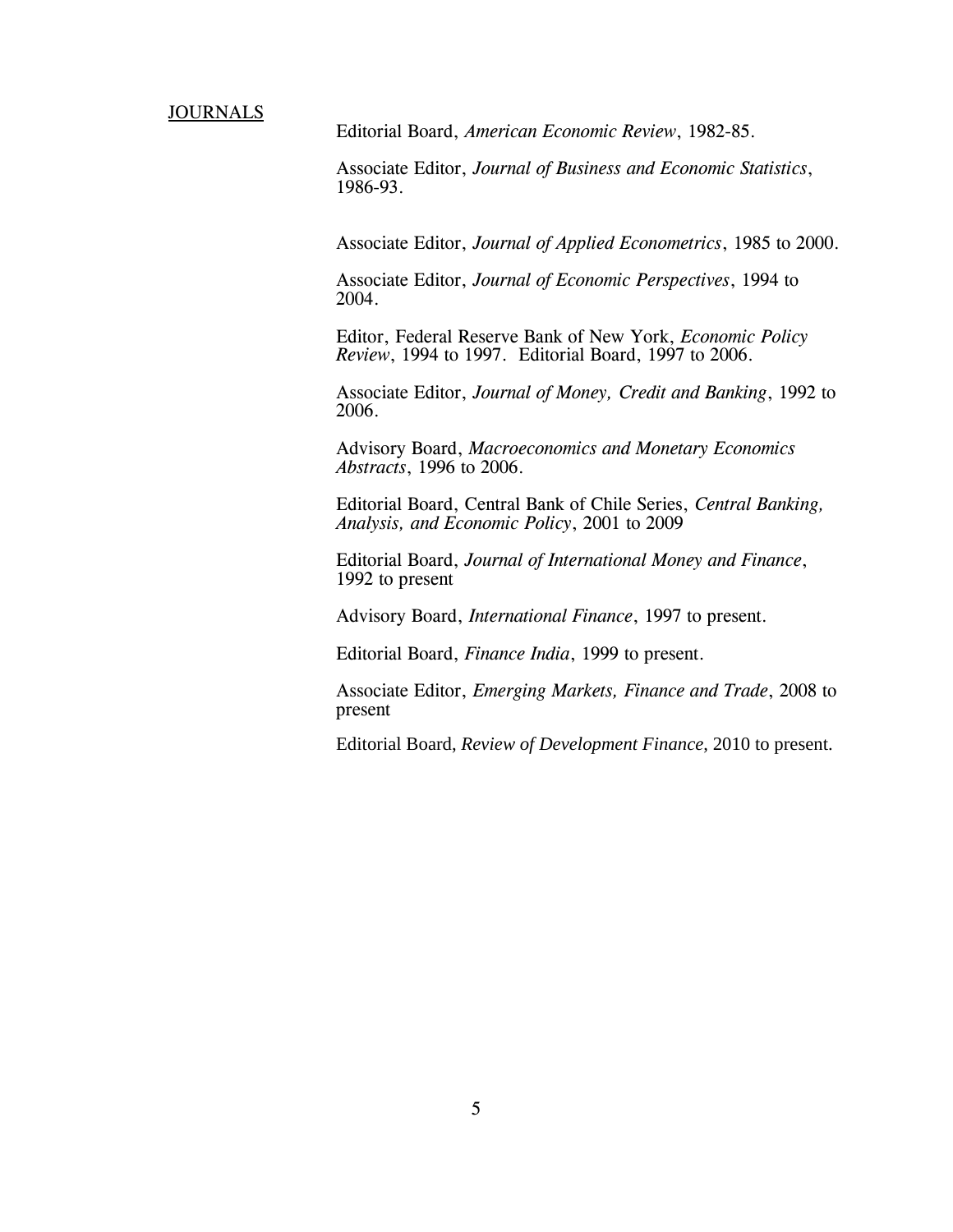#### VI. **OUTSIDE COMPENSATED ACTIVITIES**

(2005 to present, excludes honoraria of \$1,000 or less and royalty income from books)

Consulting: Federal Reserve Bank of New York, Bank of Korea; National Bureau of Economic Research, FDIC, Interamerican Development Bank; 3 hedge funds, BTG Pactual, Gavea Investimentos; Reserve Bank of Australia, Federal Reserve Bank of San Francisco, Einaudi Institute, Bank of Italy

Teaching: Study Center Gerzensee, Swiss National Bank

Speeches: Lexington Partners; Tudor Investment, Brevan Howard, UBS, Pension Real Estate Association; Goodwin Proctor, Penn State University, Villanova University, Shroeder's Investment Management, Premiere, Inc, Muira Global, Bidvest, NRUCF, BTG Asset Management, Futures Industry Association, ACLI, Handelsbanken, National Business Travel Association, Goldman Sachs, Urban Land Institute, Deloitte, Barclays Capital, CME Group; Barclays Capiital, BNP Paribas, Fidelity Investments, Deutsche Bank,, Freeman and Co., Bank America, Treasury Mangement Association, International Monetary Fund; Kairos Investments

Co-Director, U.S. Monetary Policy Forum

Advisory Committee, Alfred P. Sloan Foundation's Economic and Education Program

#### COMMISSIONED REPORTS/PAPERS

National Bureau of Economic Research: "Two Decades of Japanese Monetary Policy and the Deflation Problem," (with Takatoshi Ito) in Takatoshi Ito and Andrew Rose, eds., *Monetary Policy Under Very Low Inflation Rates*, NBER East Asia Seminar on Economics, Vol. 15 (University of Chicago Press: Chicago, 2006), pp. 131-193.

Sveriges Riksdag (Swedish parliament): *An Evaluation of Swedish Monetary Policy Between 1995 and 2005* (with Francesco Giavazzi) (Sveriges Riksdag: Stockholm, Sweden 2006).

Icelandic Chamber of Commerce: with Tryggvi Herbertson, *Financial Stability in Iceland* (Reyjavik: Icelandic Chamber of Commerce, 2006).

Bank of Korea: "Getting to a Low Inflation Environment," in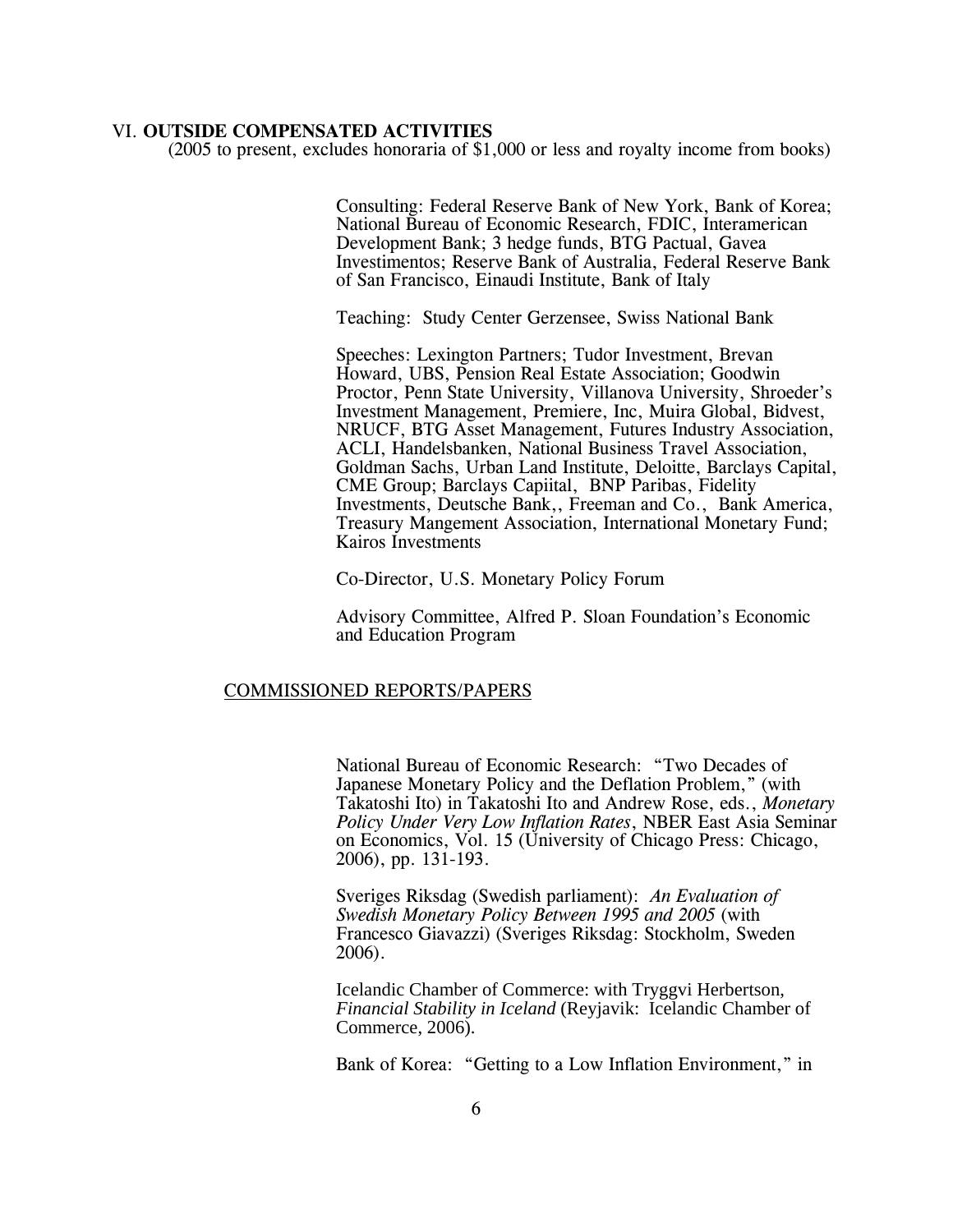Bank of Korea, *Monetary Policy in a Low Inflation Environment: The Bank of Korea International Conference 2006* (Bank of Korea: Seoul 2006): 7-24.

Bank of Canada: "The Inflation Targeting Debate," Bank of Canada, *Annual Conference*, (Bank of Canada: Ottawa, 2006), pp. 195-220.

Bank of Spain: "Financial Stability and Globalization: Getting It Right," in Santiago Fernandez de Lis and Fernando Restoy, eds., *Central Banks in the 21st Century* (Bank of Spain: Madrid, 2006), pp. 215-253.

Central Bank of Chile: ""Does Inflation Targeting Matter?" (with Klaus Schmidt-Hebbel) in Frederic S. Mishkin and Klaus Scmidt-Hebbel, eds., *Monetary Policy Under Inflation Targeting* (Central Bank of Chile: Santiago 2007), pp. 291-372.

Swiss National Bank: "Inflation Targeting: True Progress or Repackaging of an Old Idea?" in Swiss National Bank, ed., *The Swiss National Bank, 1907-2007* (Neue Zurcher Zeitung Publishing: Zurich, 2007), pp. 599-623.

Deutsche Bundesbank: "Will Monetary Policy Become More of a Science?" in Deutsche Bundesbank, ed., *Monetary Policy Over Fifty Years: Experiences and Lessons* (Routledge: London 2009), pp. 81-107.

National Bureau of Economic Reserach: "The Financial Crisis and the Federal Reserve," *NBER Macro Annual, 2009, pp. 495- 508.*

Federal Reserve Bank of San Francisco: "Commentary on 'Fire, Flood and Lifeboats: Policy Response in the Global Crisis of 2007-2009," Reuven Glick and Mark M. Spiegel*,* eds. *Asia and the Global Financial Crisis*, Asia Economic Policy Conference (San Francisco: Federal Reserve Bank of San Francisco, 2009), pp. 251-257.

U.S. Monetary Policy Forum: "Financial Conditions Indexes: A Fresh Look After the Financial Crisis," (with Jan Hatzius, Peter Hooper, Frederic Mishkin, Kermit L. Schoenholtz and Mark W. Watson) *U.S. Monetary Policy Forum* (Chicago: Chicago Booth Initiative on Global Markets, 2010) pp. 3-59.

Brookings Institution: "Comments on Campbell, Shiller, and Viceira" *Brookings Papers on Economic Activity* (forthcoming).

National Bureau of Economic Research: "Discussion of Takatoshi Ito's "Great Inflation and Central Bank Independence in Japan," in Michael Bordo and Athanasios Orphanides, editors, *The Great Inflation* (University of Chicago Press: Chicago, forthcoming.)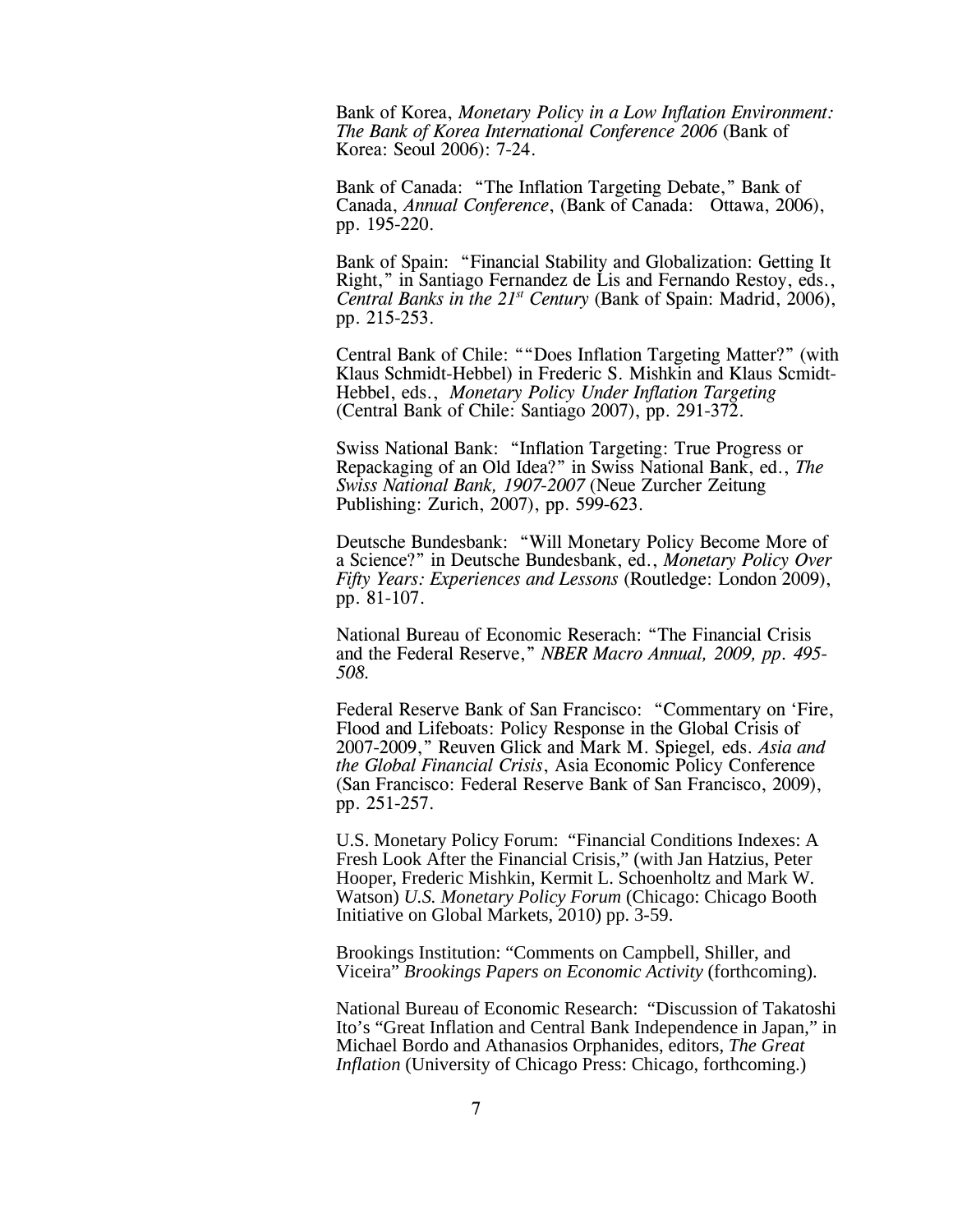European Central Bank: "Monetary Policy Strategy: Lessons From the Crisis" in *Monetary Policy Revisited: Lessons from the Crisis* (European Central Bank: Frankfurt, forthcoming.)

American Enterprise Institute: "The Federal Reserve After the Crisis," 2010

Bank of Korea, "Macroprudential Policy in Emerging Market Economies" 2010

. Reserve Bank of Australia, "How Should Central Banks Respond to Asset-Price Bubbles? The 'Lean' versus 'Clean' Debate After the GFC? Reserve Bank of Australia *Bulletin* (June Quarter 2011), pp. 59-69.).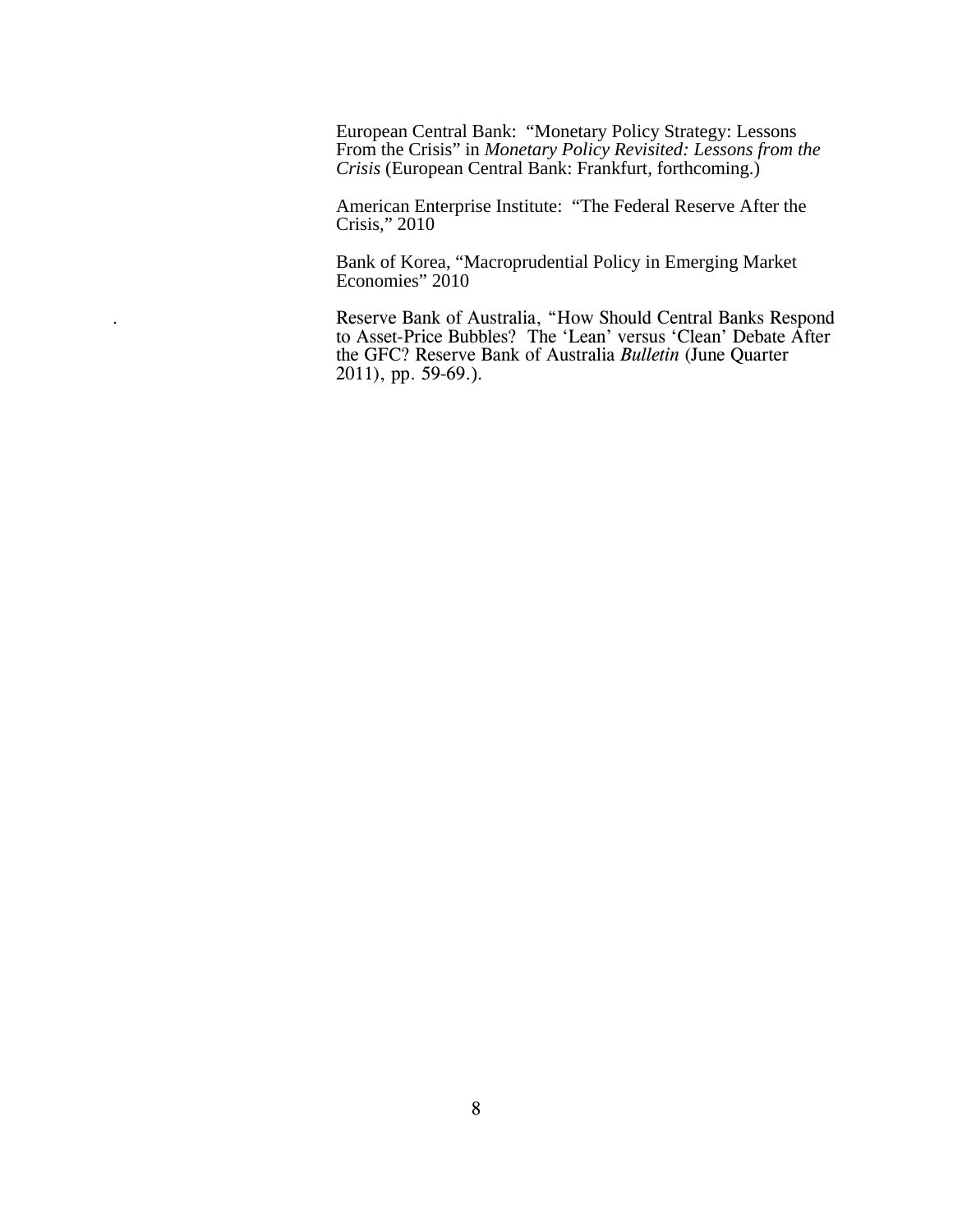#### VII. **PUBLICATIONS**

#### BOOKS

- 1. *Illiquidity, the Demand for Consumer Durables, and Monetary Policy*, Federal Reserve Bank of Boston, Report 61, (1977 Ph.D thesis, M.I.T.).
- 2. *A Rational Expectations Approach to Macroeconometrics: Testing Policy Ineffectiveness and Efficient Markets Models*, (University of Chicago Press for The National Bureau of Economic Research: Chicago 1983).
- 3. *The Economics of Money, Banking, and Financial Markets* (Little Brown and Co.: Boston 1986), 2nd Edition (Scott Foresman and Co.: Glenview, Ill. 1989), 3rd Edition (HarperCollins: New York 1992), 4th Edition (HarperCollins: New York 1995), 5th Edition (Addison-Wesley: Reading, Mass. 1998), 6th Edition (Addison-Wesley: Boston 2001), 7th edition (Addison-Wesley: Boston. 2004), 8<sup>th</sup> edition and alternate edition (Addison-Wesley: Boston. 2007),  $\dot{9}^{\text{th}}$  edition and Business School  $2^{\text{nd}}$  edition (Addison-Wesley: Boston, 2010).
- 4. *The Economics of Money, Banking, and Financial Markets, Canadian Edition* (with Aposotolis Serletis) (Pearson Education Canada: Toronto 2002), 2nd edition (Pearson Education Canada, 2005), 3rd edition (Pearson Education Canada, 2008).
- 5. *Instructors Manual for the Economics of Money, Banking, and Financial Markets* (Little Brown and Co., 1986), 2nd Edition (Scott Foresman and Co.: Glenview, Ill. 1989), 3rd Edition (HarperCollins: New York 1992), 4th Edition (HarperCollins: New York 1995), 5th Edition (Addison-Wesley: Reading, Mass. 1998), 6th Edition (Addison-Wesley: Boston Mass. 2001),  $\vec{\tau}$ <sup>th</sup> Edition (Addison-Wesley: Boston), 8<sup>th</sup> edition and alternate edition (Addison-Wesley: Boston, Mass. 2007).  $9<sup>th</sup>$  edition and Business School, 2nd edition (Addison-Wesley: Boston, 2010).
- 6. *Study Guide and Workbook for the Economics of Money, Banking, and Financial Markets* (with John McArthur) (Little Brown and Co., 1986), 2nd Edition (Scott Foresman and Co.: Glenview, Ill. 1989), 3rd Edition (HarperCollins: New York 1992), 4th Edition (HarperCollins: New York 1995), 5th Edition (Addison-Wesley: Reading, Mass. 1998).
- 7. *Current Readings on Money, Banking, and Financial Markets* consulting editor (with James A.Wilcox, editor) (Little Brown and Co., 1987), 1988 Edition (Scott Foresman and Co.: Glenview, Ill. 1988), 1990 Edition (Scott Foresman and Co.: Glenview, Ill. 1990).
- 8. *Readings to Accompany the Economics of Money, Banking, and Financial Markets*, editor (with James W. Eaton) (HarperCollins: New York 1992, 1993, 1994, 1995, 1996), (Addison-Wesley: Reading, Mass. 1997, 1998, 1999, 2000) .
- 9. *Money, Interest Rates, and Inflation* (Edward Elgar: London 1993)
- 10. *Financial Markets and Institutions*, (HarperCollins: New York 1995). *Financial Markets and Institutions*, 2nd Edition (with Stan Eakins) (Addison-Wesley: Reading,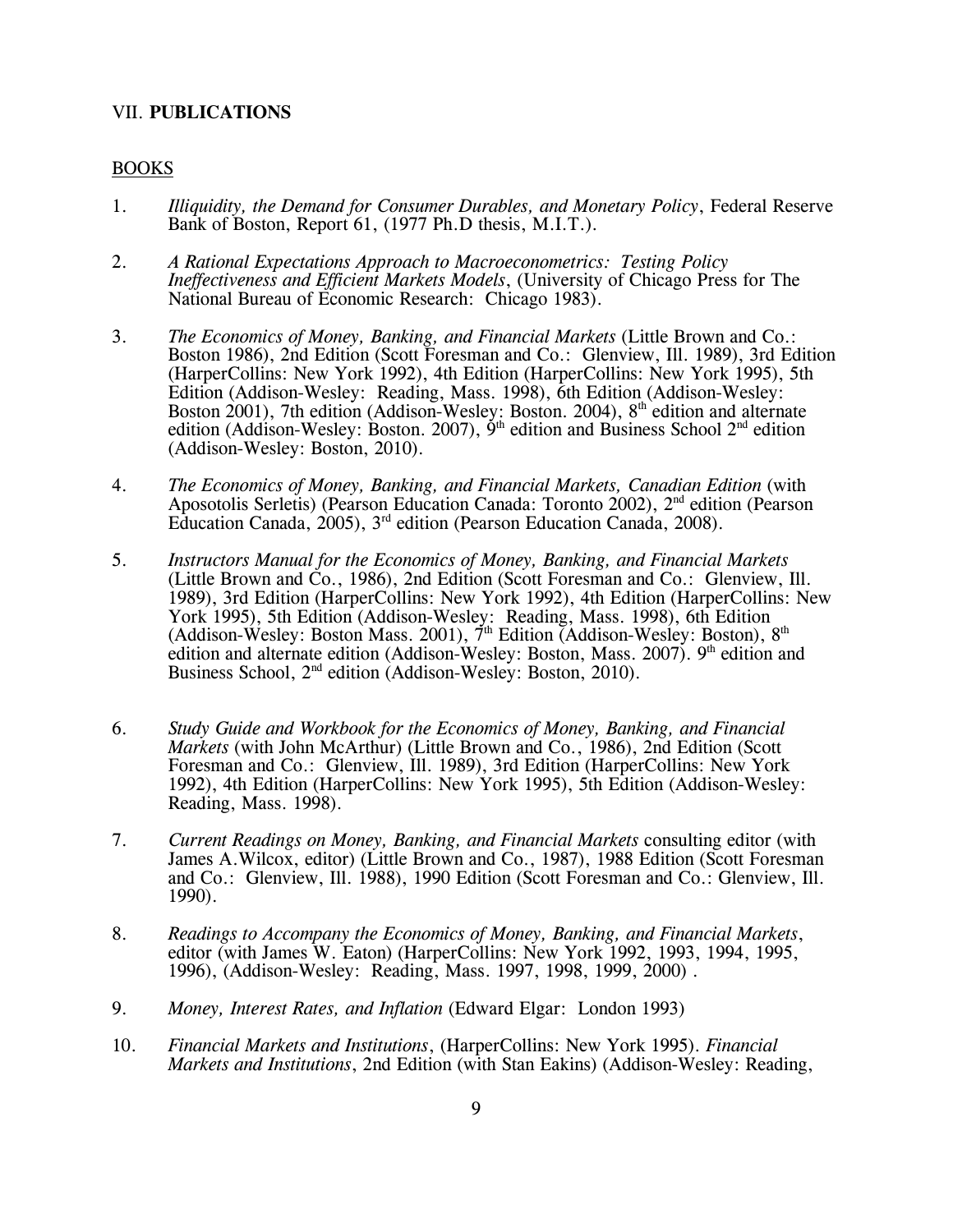Mass. 1998), 3rd Edition (Addison-Wesley: Reading, Mass. 2000), 4<sup>th</sup> Edition (Addison-Wesley: Boston 2003),  $5<sup>th</sup>$  edition (Addison-Wesley: Boston 2006),  $6<sup>th</sup>$  edition (Pearson, Boston, 2009).

- 11. *Financial Markets and Institutions,* Canadian Edition (with Stanley G. Eakins and Apostolos Serletis) (Pearson Education Canada, Toronto, Ontario 2004*)*
- 12. *Instructor's Manual for Financial Markets, Institutions and Money*, (HarperCollins: New York 1995), 2nd Edition (with Stan Eakins) (Addison-Wesley: Reading, Mass. 1998), 3rd Edition (Addison-Wesley-Longman: Reading Mass. 2000), 4<sup>th</sup> Edition (Addison Wesley: Boston 2003),  $5<sup>th</sup>$  Edition (Addison-Wesley: Boston 2006).
- 13. *Inflation Targeting: Lessons from the International Experience* (Princeton University Press: Princeton, 1999) (with Ben Bernanke, Thomas Laubach and Adam Posen).
- 14. *External Evaluation of IMF Economic Research Activities: Report by a Group of Independent Experts* (with Francesco Giavazzi and T.N. Srinivasan) (International Monetary Fund: Washington, D.C. 2000.)
- 15. *Prudential Supervision: What Works and What Doesn't*, editor (University of Chicago Press: Chicago, 2001)
- 16. *Conflicts of Interest in the Financial Services Industry: What Should We Do About Them?* (with Andrew Crockett, Trevor Harris and Eugene White) Geneva Reports on the World Economy 4 (International Center for Monetary and Banking Studies and Centre for Economic Policy Research: Geneva and London, 2003).
- 17. *Financial Stability in Iceland* (with Tryggvi T. Herbertsson) (Icelandic Chamber of Commerce: Reykjavik, Iceland, 2006)
- 18. *The Next Great Globalization: How Disadvantaged Nations Can Harness Their Financial Systems to Get Rich* (Princeton University Press: Princeton, NJ 2006).
- 19. *An Evaluation of Swedish Monetary Policy Between 1995 and 2005* (with Francesco Giavazzi) (Sveriges Riksdag: Stockholm, Sweden 2006).
- 20. *Monetary Policy Under Inflation Targeting*, editor (with Klaus Schmidt-Hebbel) (Central Bank of Chile: Santiago 2007).
- 21. *Monetary Policy Strategy* (MIT Press: Cambridge, Mass. 2007)
- 22, *The Squam Lake Report: Fixing the Financial System,* (with Kenneth French, et. al) (Princeton University Press: Princeton, NJ, 2010).
- 23. *Macroeconomics: Policy and Practice* (Addison-Wesley: Reading Mass. 2012, published in 2011).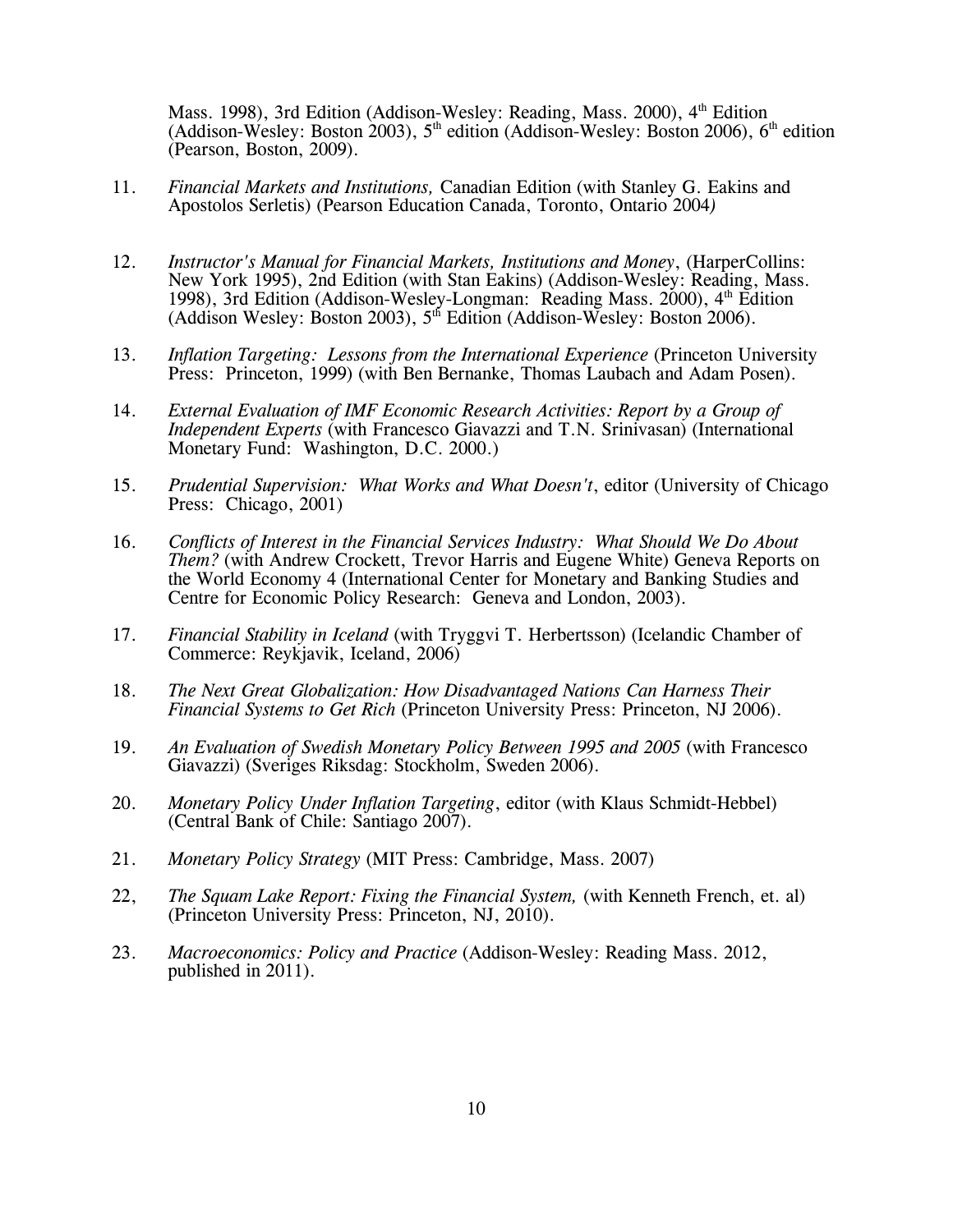#### ARTICLES

- 1. "Illiquidity, Consumer Durable Expenditure, and Monetary Policy," *American Economic Review*, 66 No. 4 (September 1976): 642-654.
- 2. "Household Liabilities and the Generalized Stock-Adjustment Model," *Review of Economics and Statistics* LVIII, No. 4, (November 1976): 481-485.
- 3. "Liquidity and the Role of Monetary Policy in Consumer Durable Demand," *New England Economic* Review (November/December 1976): 31-42.
- 4. "A Note on Short-Run Asset Effects on Household Saving and Consumption," *American Economic Review* No. 2 (March 1977): 246-248.
- 5. "What Depressed the Consumer? The Household Balance-Sheet and the 1973-75 Recession," *Brookings Paper on Economic Activity* (1977: 1): 123-164.
- 6. "Electric Utility Fuel Choice Behavior in the United States" (with Paul Joskow), *International Economic Review* 18 No. 3 (October 1977): 719-736.
- 7. "Illiquidity, the Demand for Residential Housing, and Monetary Policy" (with J. R. Kearl), *Journal of Finance* 37, No. 5 (December 1977): 1571-1586.
- 8. "Monetary Policy and Liquidity: Simulation Results," *Economic Inquiry* 16, No. 1 (January 1978): 16-36.
- 9. "Consumer Sentiment and Consumer Durable Expenditure," *Brookings Paper on Economic Activity* (1978: 1): 217-231.
- 10. "The Household Balance-Sheet and the Great Depression," *Journal of Economic History* 38 (December 1978): 918-937.
- 11. "Efficient Markets Theory: Implications for Monetary Policy," *Brookings Papers on Economic Activity* (1978: 3): 707-752.
- 12. "Simulation Methodology in Macroeconomics: An Innovation Technique," *Journal of Political Economy* 87 (August 1979): 816-836.
- 13. "Is the Preferred Habitat Model of the Term Structure Inconsistent with Financial Market Efficiency?" *Journal of Political Economy* 88 (April 1980): 406-411.
- 14. "Monetary Policy and Long-Term Interest Rates: An Efficient Markets Approach, *Journal of Monetary Economics* 7 (January 1981): 29-55.
- 15. "Are Markets Forecasts Rational?" *American Economic Review* 71 (June 1981): 295- 306.
- 16. "The Real Rate of Interest: An Empirical Investigation," *Carnegie-Rochester Conference Series on Public Policy, The Cost and Consequences of Inflation* 15 (Autumn 1981): 151-200.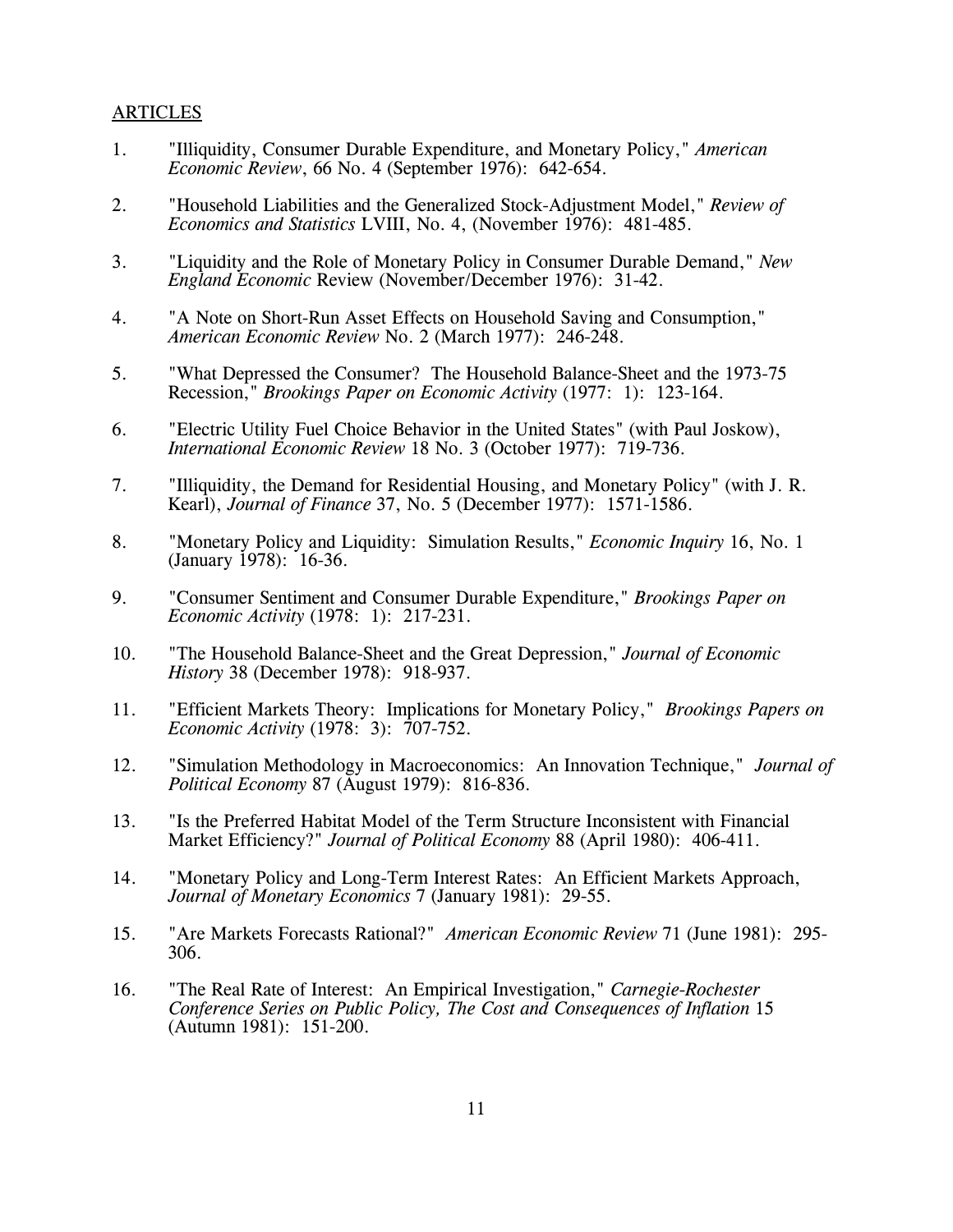- 17. "Reply to Singleton" *Carnegie-Rochester Conference Series on Public Policy, The Costs and Consequences of Inflation* 15 (Autumn 1981): 213-218.
- 18. "Does Anticipated Monetary Policy Matter? An Econometric Investigation," *Journal of Political Economy* 90 (February 1982): 21-51.
- 19. "Monetary Policy and Short-Term Interest Rates: An Efficient Market-Rational Expectations Approach," *Journal of Finance* 37 (March 1982): 63-72.
- 20. "The Sensitivity of Consumption to Transitory Income: Estimates from Panel Data on Households" (with Robert E. Hall), *Econometrica*, 50 (March 1982): 461-481.
- 21. Does Anticipated Aggregate Demand Policy Matter? Further Econometric Results," *American Economic Review* 72 (September 1982): 788-802.
- 22. "A Rational Expectations Approach to Macroeconometrics," *NBER Reporter* (Winter 1982/83): 4-7.
- 23. "An Integrated View of Tests of Rationality, Market Efficiency and the Short-Run Neutrality of Monetary Policy" (with Andrew Abel) *Journal of Monetary Economics* (January 1983): 3-24.
- 24. "On the Econometric Testing of Rationality-Market Efficiency," (with Andrew Abel), *The Review of Economics and Statistics* 65 (May 1983): 318-23.
- 25. "Comments on the Non-Market Clearing, Rational Expectations Approach to Macroeconomics," in *Monetary Policy Issues in the 1980's*, Federal Reserve Bank of Kansas City, Kansas City, MO., 1982: 83-86.
- 26. "Comments on Remarkable Survival of Non-Market-Clearing Assumptions," in the *Carnegie-Rochester Conference Series on Public Policy*, vol. 19 (Autumn, 1983): 247- 56.
- 27. "Discussion of Asset Substitutability and the Impact of Federal Deficits," in Laurence H. Meyer, ed. *The Economic Consequences of Government Deficits,* (Kluwer-Nijhoff: Boston 1983): 117-20.
- 28. "Discussion of `Recent Velocity Behavior, The Demand for Money and Monetary Policy,'" in *Monetary Targeting and Velocity* (Federal Reserve Bank of San Francisco: San Francisco, December 1983): 129-133.
- 29. "The Real Interest Rate: A Multi-Country Empirical Study," *The Canadian Journal of Economics* 17 (May 1984): 283-311.
- 30. "Inflation and Real Interest Rates on Assets with Different Risk Characteristics," (with John Huizinga) *Journal of Finance* 39 (July 1984): 699-712.
- 31. "Are Real Interest Rates Equal Across Countries? An Empirical Investigation of International Parity Conditions," *Journal of Finance* 39 (December 1984): 1345-1357.
- 32. The Causes of Inflation," in *Price Stability and Public Policy* (Federal Reserve Bank of Kansas City: Kansas City, MO., 1984): 1-24.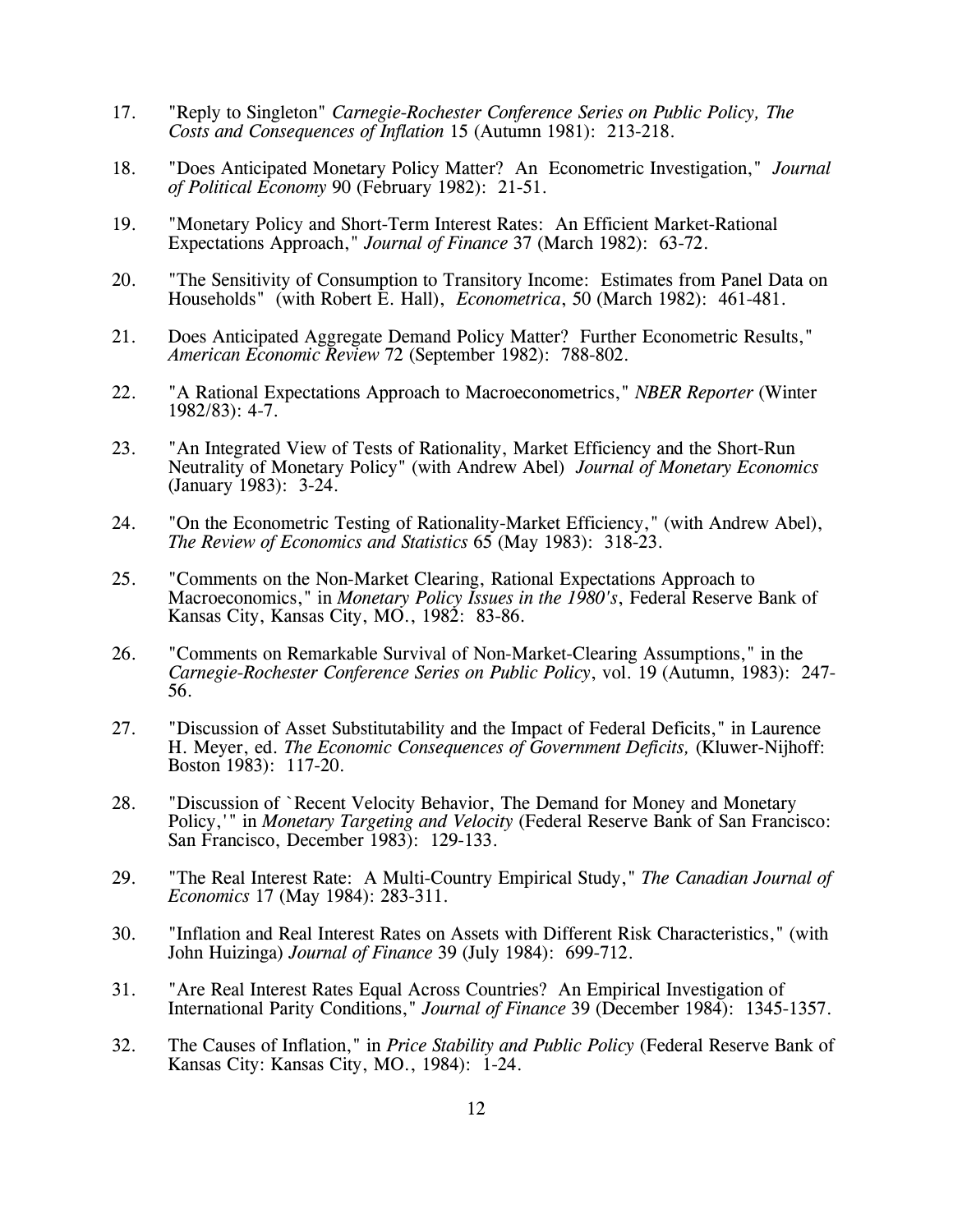- 33. "Real Interest Rates in Europe and the United States: 1973-83" (with Robert Cumby), in Rudiger Dornbusch and Alberto Giovannini (eds.) *Thema: Europe and the Dollar* (Instituto Bancario San Paolo di Torino, Turin 1985): 145-167.
- 34. "The International Linkage of Real Interest Rates: The European-U.S. Connection," (with Robert Cumby), *Journal of International Money and Finance*, 5 (March 1986): 5-24.
- 35. "Monetary Policy Regime Shifts and the Unusual Behavior of Real Interest Rates" (with John Huizinga), *Carnegie-Rochester Conference Series on Public Policy*, 24 (Spring 1986): 231-74.
- 36. "How Robust are the Results? A Reply" (with John Huizinga), *Carnegie-Rochester Conference Series on Public Policy*, 24 (Spring 1986): 289-302.
- 37. "A Comment on `International Capital Mobility and Crowding Out in the U.S. Economy" in R.W. Hafer, ed., *How Open is the Economy* (Lexington Books, D.C. Heath: Lexington, Mass., 1986): 69-73.
- 38. "U.S. Macroeconomic Policy and Performance in the 1980s: An Overview," Hugh Patrick and Ryuichiro Tachi, eds., *Japan and the United States Today: Exchange Rates, Macroeconomic Policies, and Financial Market Innovations* (Center of Japanese Economy and Business Distributed by Columbia University Press: New York, 1987): 37-53.
- 39. "The Dollar and Real Interest Rates: A Comment," *Carnegie-Rochester Conference Series on Public Policy*, vol. 27 (Autumn 1987): 141-48.
- 40. "The Rational Expectations Revolution," *Yale Economics and Business Review* 5, (February/March 1988): 14-15.
- 41. "The Information in the Term Structure: Some Further Results," *Journal of Applied Econometrics* 3 (October-December 1988): 307-14.
- 42. "Understanding Real Interest Rates," *American Journal of Agricultural Economics* 70 (December 1988): 1064-72.
- 43. "Commentary on Causes of Changing Financial Market Volatility," in *Financial Market Volatility* (Federal Reserve Bank of Kansas City: Kansas City, 1988): 23-32.
- 44. "Econometric Tests of Rationality and Market Efficiency: A Comment," *Econometric Reviews* 8 (1989): 197-200.
- 45. "Comment on Who Put the Mania in Tulipmania," in Eugene N. White (ed.) *Crashes and Panics in Historical Perspective*, (Dow Jones/Irwin: Homewood, Ill. 1990): 57- 60.
- 46. "What Does the Term Structure Tell Us About Future Inflation?" *Journal of Monetary Economics* 25 (January 1990): 77-95.
- 47. "Can Futures Market Data Be Used to Understand the Behavior of Real Interest Rates?" *Journal of Finance*, 45 (March 1990): 245-57.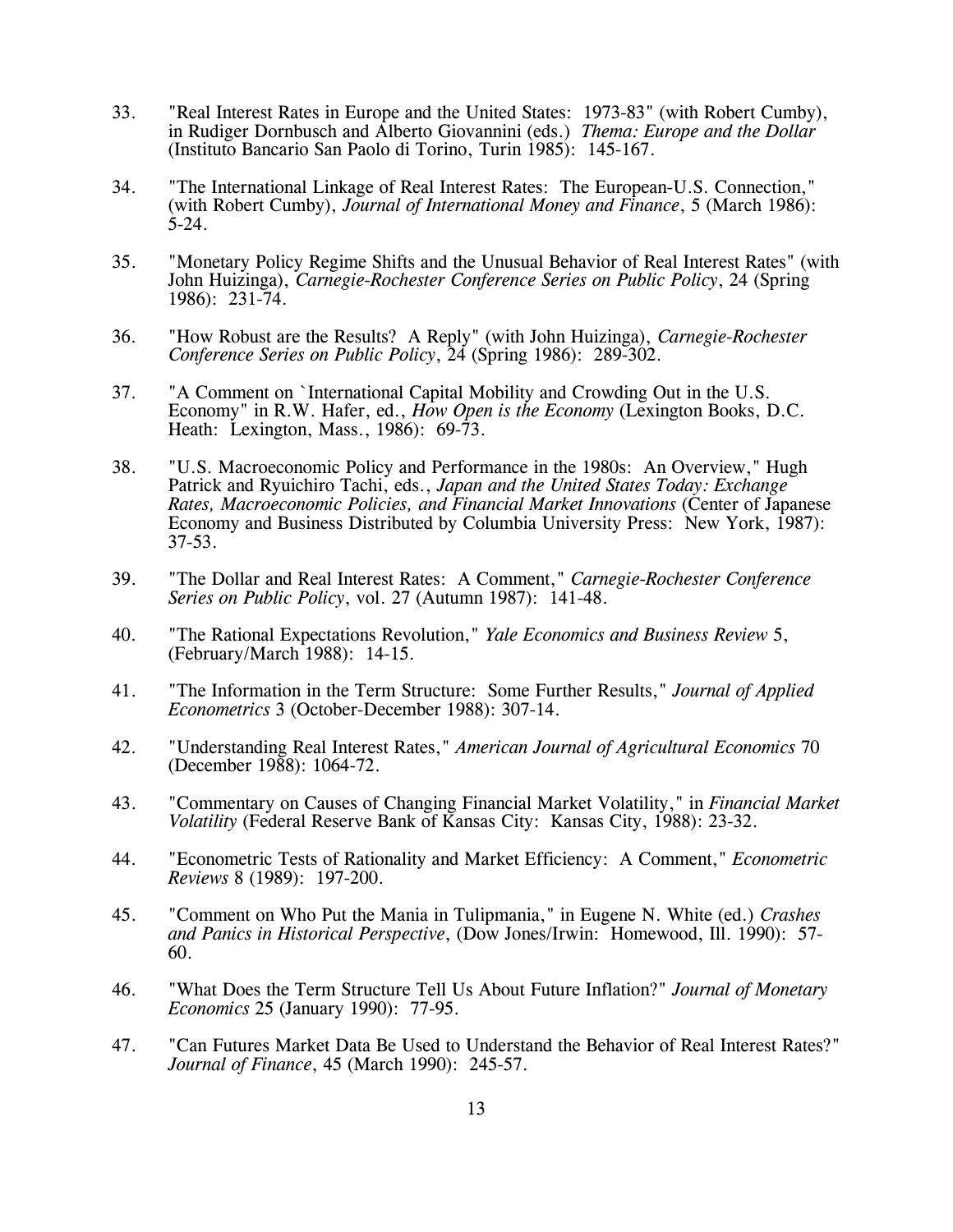- 48. "The Information in the Longer-Maturity Term Structure About Future Inflation," *Quarterly Journal of Economics*, 55, (August 1990):815-28.
- 49. "Does Correcting For Heteroscedasticity Help?" *Economics Letters* 34 (1990): 351-56.
- 50. "Financial Innovation and Current Trends in U.S. Financial Markets," in Martin Feldstein and Yutaka Kosai, eds., *U.S.-Japan Economic Forum*, 1 (National Bureau of Economic Research and Japan Center for Economic Research: Cambridge, Mass. 1990): 63-77. Reprinted in Japanese in *Monthly Kinyu Journal* 3, May 1992: 37-40.
- 51. "Asymmetric Information and Financial Crises: A Historical Perspective," in R. Glenn Hubbard, ed., *Financial Markets and Financial Crises* (University of Chicago Press: Chicago, 1991): 69-108.
- 52. "A Multi-Country Comparison of Term Structure Forecasts at Long Horizons," (with Philippe Jorion) *Journal of Financial Economics*, 29, (January 1991): 59-80.
- 53. "A Multi-Country Study of the Information in the Term Structure About Future Inflation," *Journal of International Money and Finance*, 19, (March 1991): 2-22.
- 54. "An Evaluation of the Treasury Plan for Banking Reform," *Journal of Economic Perspectives*, 6, No. 1, (Winter 1992): 133-53.
- 55. "The Financial System," in Godfrey Hodgson, ed., *The United States*, Volume 3 (Facts on File: New York 1992): 1365-1392.
- 56. "Yield Curve," in John Eatwell, Murray Milgate and Peter Newman, eds., *The New Palgrave Dictionary of Money and Finance* (Macmillan Press; London 1992).
- 57. "Anatomy of a Financial Crisis," *Journal of Evolutionary Economics*, 2, (1992): 115- 130.
- 58. "Central Bank Behavior and the Strategy of Monetary Policy: Observations from Six Industrialized Countries," (with Ben Bernanke), *NBER Macroeconomics Annual*, 1992, pp. 183-228.
- 59. "Is the Fisher Effect for Real? A Reexamination of the Relationship Between Inflation and Interest Rates," *Journal of Monetary Economics*, 30, October 1992, pp. 195-215.
- 60. "A Comment on 'Monetary Union, Money Demand and Money Supply: A Review of the German Monetary Union.'" *European Economic Review* 37 (May 1993): 832-36.
- 61. "Comment on 'European Monetary Policy in Stage Three: What are the Issues?'" in Guillermo de la Dehesa, Alberto Giovannini, Manuel Guitian, and Richard Portes, eds. *The Monetary Future of Europe* (CEPR: London, 1993)
- 62. "Preventing Financial Crises: An International Perspective," *Manchester School*, 62, (1994): 1-40.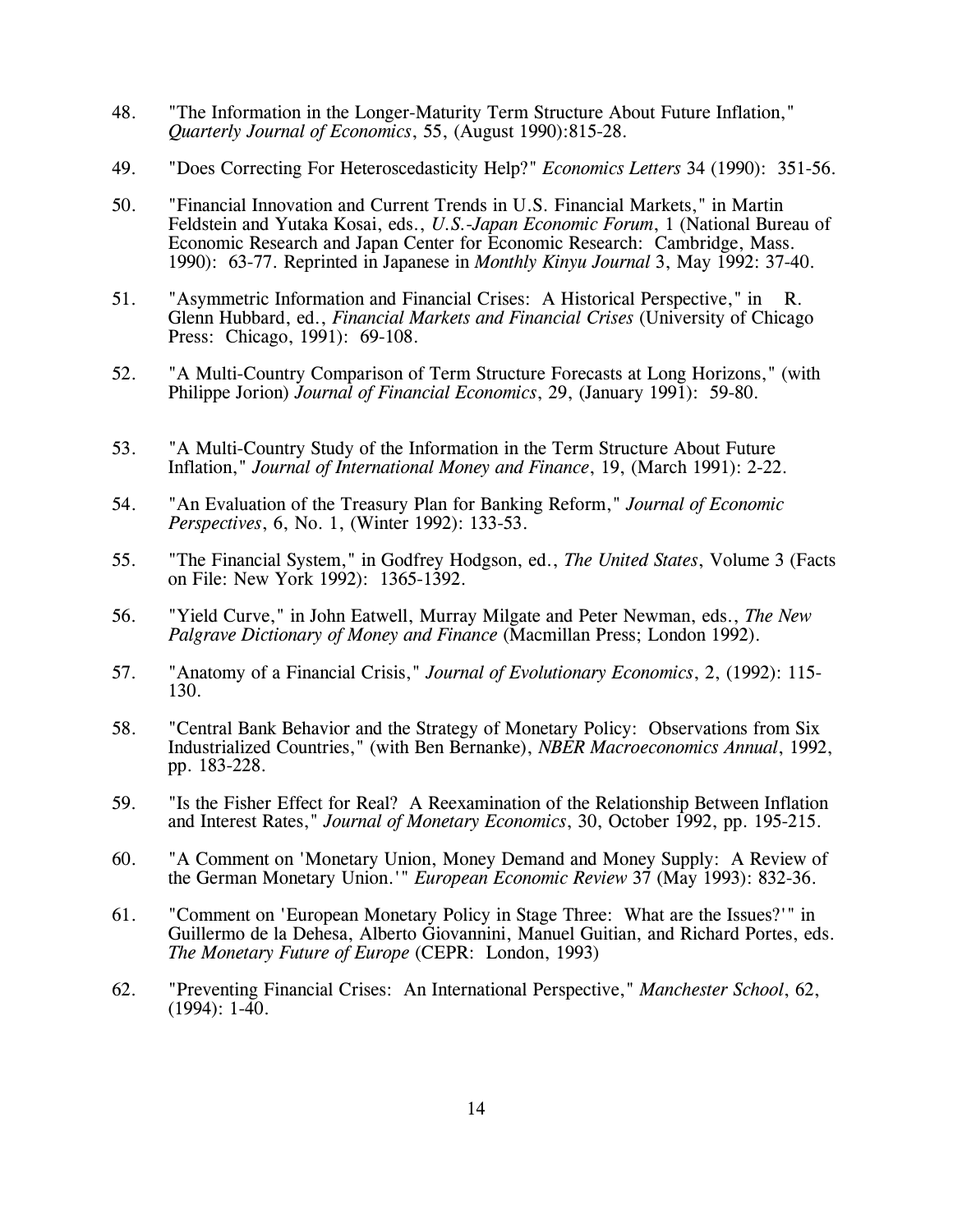- 63. "Commentary on 'Can the Central Bank Achieve Price Stability?" in Federal Reserve Bank of St. Louis, *Review*, *Money Stock Measurement: History, Theory and Policy Implications*, 76, (March/April 1994): 204-207.
- 64. "Discussion of 'Experiences with Current Account Deficits Among Asian Economies: Lessons for Australia?'" in Phillip Lowe and Jacqueline Dwyer, eds., *International Integration of the Australian Economy* (Reserve Bank of Australia: Sydney 1994): 304- 307.
- 65. "Nonstationarity of Regressors and Tests of Real-Interest-Rate Behavior," *Journal of Business and Economic Statistics*, 13 (January 1995): 47-51.
- 66. "An Empirical Examination of the Fisher Effect in Australia," (with John Simon), *Economic Record*, 71, (September 1995): 227-239.
- 67. "Comment on Systemic Risk" *Research in Financial Services Private and Public Policy* 7 (1995): 31-45.
- 68. "Symposium on the Monetary Transmission Mechanism," *Journal of Economic Perspectives*, 9, #4 (Fall 1995): 3-10.
- 69. "El Declive de la Banca Tradicional: Implicaciones Para la Estabilidad Financiera y la Politica de Regulacion," (With Franklin Edwards), *Moneda y Credito* 200 (1995): 53- 85.
- 70. "The Decline of Traditional Banking: Implications for Financial Stability and Regulatory Policy," (with Franklin Edwards), Federal Reserve Bank of New York, *Economic Policy Review*, Vol. 1, # 2 (July 1995): 27-45
- 71. "The Channels of Monetary Transmission: Lessons for Monetary Policy," *Banque De France Bulletin Digest* No. 27 (March 1996): 33-44 and as "Les Canaux de Transmission Monetaire: Lecons pur la Politique Monetaire," in *Bulletin De La Banque De France* No. 27 (March 1996): 91-105.
- 72. "The Yield Curve as a Predictor of U.S. Recessions," (with Arturo Estrella) *Current Issues in Economics and Finance*, vol. 2, #7 (June 1996): 1-6.
- 73. "The Yield Curve as a Predictor of Recessions in the United States and Europe," in *The Determination of Long-Term Interest Rates and Exchange Rates and the Role of Expectations* (Bank for Intentional Settlements: Basle 1996): 324-337.
- 74. "Comment on 'Capital Flows to Latin America: Is There Evidence of Contagion Effects?" in Guillermo A Calvo, Morris Goldstein, Eduard Hochreiter, eds. *Private Capital Flows to Emerging Markets After the Mexican Crisis* (Institute for International Economics: Washington, D.C. 1996): 181-184.
- 75. "Interest Rates and the Business Cycle," in David Glasner, ed., *Business Cycles and Depression: An Encyclopedia* (Garland: New York 1996): 329-33.
- 76. "The Rational Expectations Revolution: A Review Article of: Preston J. Miller, ed.: The Rational Expectations Revolution, Readings from the Front Line," *Economic*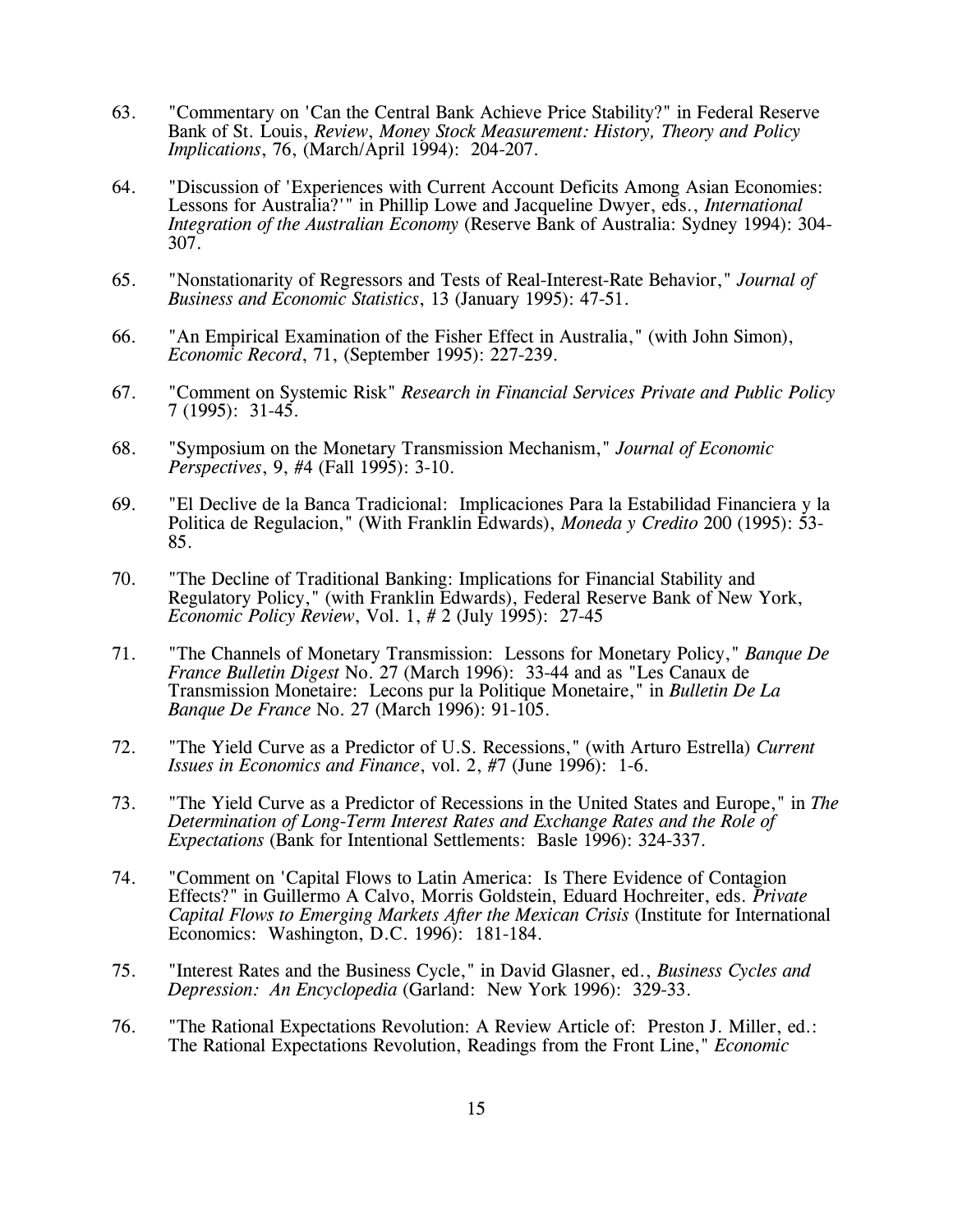*Systems* merged with *Journal of International and Comparative Economics* 20, No. 2/3 (1996): 213-26.

- 77. "Understanding Financial Crises: A Developing Country Perspective," in Michael Bruno and Boris Pleskovic, eds., *Annual World Bank Conference on Development Economics* 1996 (World Bank: Washington D.C. 1996): 29-62.
- 78. "Financial Crises," *NBER Reporter* (Winter 1996/7): 10-12
- 79. Comment on "Japanese Monetary Policy, Rules or Discretion? A Reconsideration," in Iwao Koroda, ed., *Toward More Effective Monetary Policy* (St. Martin's Press: New York, 1997): 280-284.
- 80. "Inflation Targeting: A New Framework for Monetary Policy?" (with Ben Bernanke) *Journal of Economic Perspectives* 11, 2 (Spring 1997): 97-116. Reprinted in Alec Chrystal and Paul Mizen, eds., *Recent Developments in Monetary Policy* (Edward Elgar: Cheltenham UK 2009) pp. 210-229.
- 81. "What Monetary Policy Can and Cannot Do," in Edward Hochreiter, ed., *Monetary Policy in Transition in East and West: Strategies, Instruments and Transmission Mechanisms* (Oesterreichische Nationalbank: Vienna, 1997): 13-32.
- 82. "Inflation Targeting: Lessons from Four Countries," (with Adam Posen), Federal Reserve Bank of New York, *Economic Policy Review*, vol. 3, #3 (August 1997): 9-110, and reprinted in *Finance a Uver* (4/1998): 252-294.
- 83. "Is There a Role for Monetary Aggregates in the Conduct of Monetary Policy," (with Arturo Estrella), *Journal of Monetary Economics*, 40:2, (October 1997): 279-304.
- 84. "Comment on 'The Optimum Quantity of Money'," *Journal of Money Credit and Banking*, 29, No. 4 (November 1997, Part 2): 716-719.
- 85. "Evaluating FDICIA," in George Kaufman, ed., *Research in Financial Services: Private and Public Policy*, Vol. 9 (1997) *FDICIA: Bank Reform Five Years Later and Five Years Ahead* (JAI Press: Greenwich, Conn, 1997): 17-33.
- 86. "The Predictive Power of the Term Structure of Interest Rates: Implications for the European Central Bank," (with Arturo Estrella), *European Economic Review*, Vol. 41 (1997): 1375-1401.
- 87. "Strategies for Controlling Inflation," in Phillip Lowe, ed., *Monetary Policy and Inflation Targeting* (Reserve Bank of Australia: Sydney 1997): 7-38.
- 88. "The Causes and Propagation of Financial Instability: Lessons for Policymakers," *Maintaining Financial Stability in a Global Economy* (Federal Reserve Bank of Kansas City, Kansas City, MO., 1997): 55-96.
- 89. "The Mexican Financial Crisis of 1994-95," in Scheherazade S. Rehman, ed., *Financial Crisis Management in Regional Blocs* (Kluwer Academic Publishers: Boston, 1998): 149-181.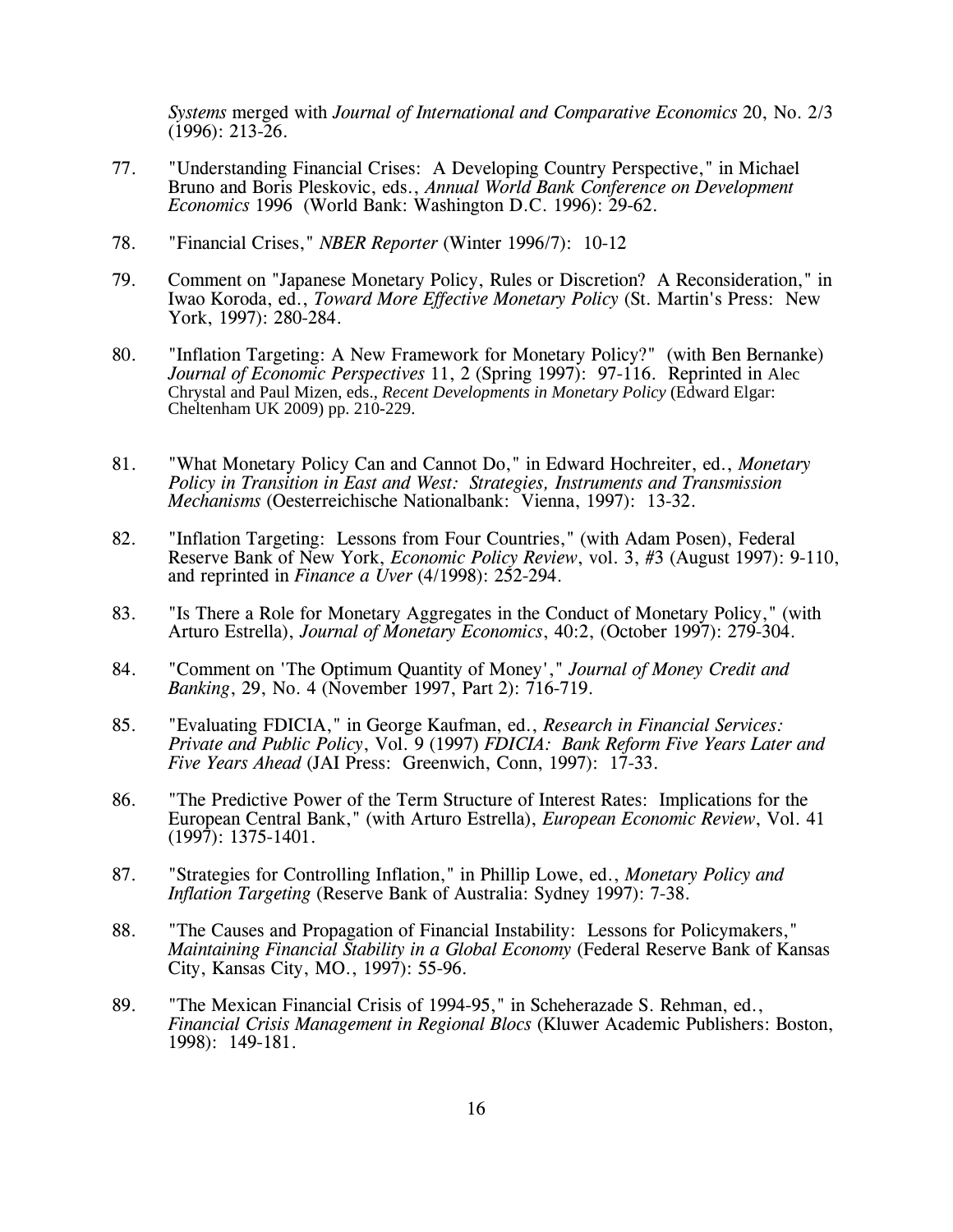- 90. "Bank Consolidation: A Central Banker's Perspective," in Yakov Amihud and Geoffrey Miller, eds., *Mergers of Financial Institutions* (Kluwer Academic Publishers: Boston 1998): 3-19.
- 91. "Predicting U.S. Recessions: Financial Variables As Leading Indicators," (with Arturo Estrella) *Review of Economics and Statistics*, Vol 80, No. 1 (February 1998): 45-61.
- 92. "With Inflation Down, Should We Fear Deflation?" *TIAA-CREF Investment Forum*, Vol 2, No. 3 (Summer 1998) p. 6.
- 93. "The Dangers of Exchange Rate Pegging in Emerging-Market Countries" *International Finance*, Vol 1, # 1 (October 1998): 81-101.
- 94. "International Capital Movements, Financial Volatility and Financial Instability," *Schriften des Vereins fur Socialpolitik, Band 261, zugleich Beiheft 7, Zeitschrift fur Wirtschafts- und Sozialwissenschaften, Jahrestagung 1997, Finanzmarkete im Spannungsfeld von Globalisierung, Regulierung und Geldpolitik*, Dieter Duwendag, ed. (Drucker & Humblot: Berlin 1998):11-40.
- 95. "Promoting Japanese Recovery," in Kenichi Ishigaki and Hiroyuki Hino, eds., *Towards the Restoration of Sound Banking Systems in Japan -- the Global Implications* (Kobe University Press and International Monetary Fund: Kobe 1998). 130-161.
- 96. "The Case for Inflation Targets: How to Make the Fed Foolproof," *Fortune*, March 1, 1999: 52-53.
- 97. "Central Banking in a Democratic Society: Implications for Transition Countries," *Zagreb Journal of Economics*, Vol 3, #3 (1999):51-74 and in Mario Blejer and Marko Skreb, eds. *Central Banking, Monetary Policy and the Implications for Transition Economies* (Kluwer Academic Publishers: Boston 1999): 31-53.
- 98. "Financial Consolidation: Dangers and Opportunities" *Journal of Banking and Finance*, (February 1999) vol. 23, Nos 2-4: 675-91.
- 99. "Comment on "Does Inflation Harm Economic Growth? Evidence from the OECD," in Martin Feldstein, ed., *The Costs and Benefits of Price Stability* (University of Chicago Press: Chicago, 1999): 342-346.
- 100. "Rethinking the Role of NAIRU in Monetary Policy: Implications of Model Formulation and Uncertainty" (with Arturo Estrella) in John Taylor, ed., *Monetary Policy Rules* (University of Chicago Press for the NBER: Chicago 1999): 405-430.
- 101. "Comment on 'Policy Rules for Inflation Targeting'" in John Taylor, ed., *Monetary Policy Rules* (University of Chicago Press for the NBER: Chicago 1999): 247-252.
- 102. "What Will Technology Do to Financial Structure?" (with Philip Strahan) *Brookings-Wharton Papers on Financial Services*, 1999: 249-277.
- 103. "International Experiences with Different Monetary Policy Regimes," *Journal of Monetary Economics*, Vol. 43, #3 (June 1999): 579-606.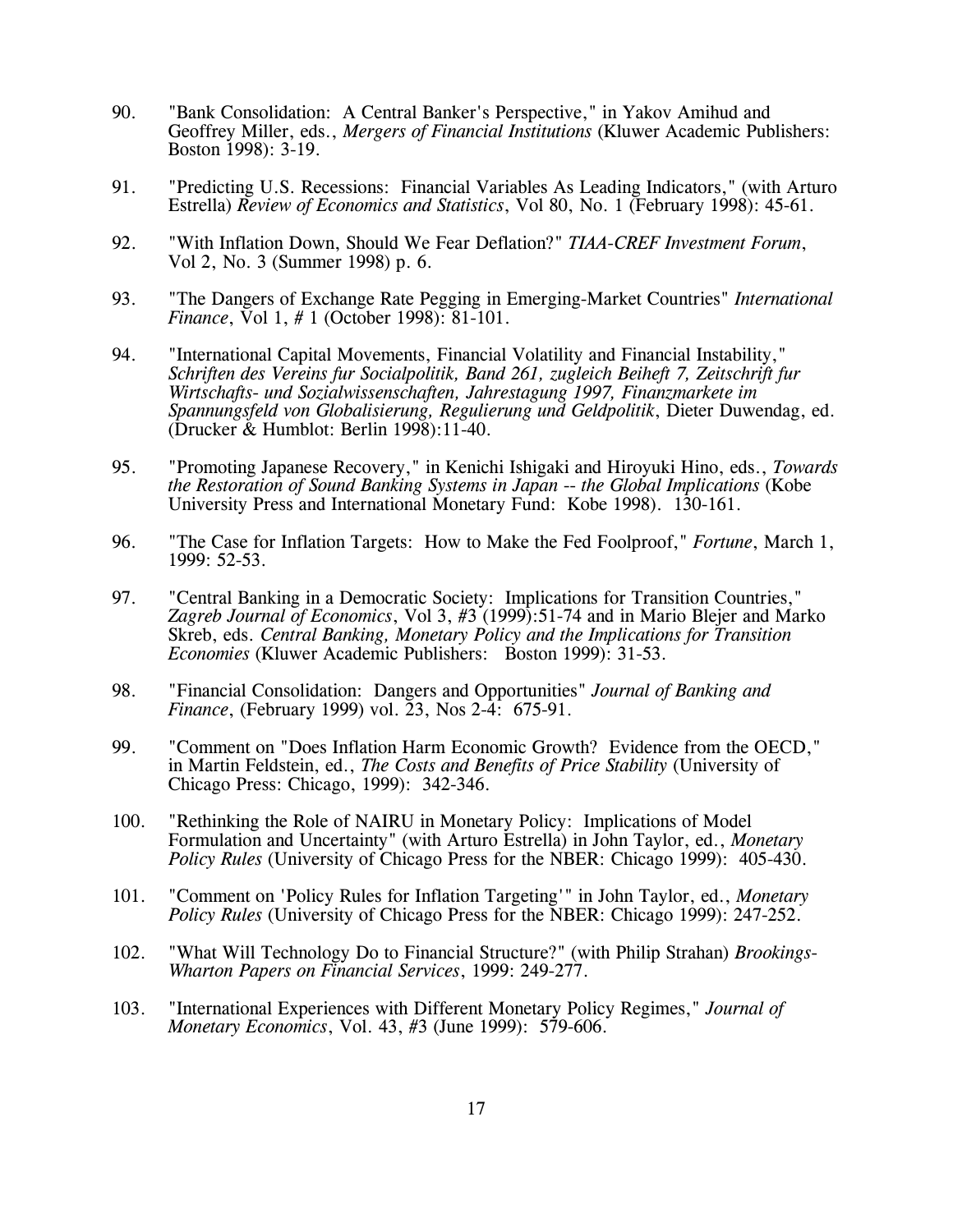- 104. "Lessons from the Asian Crisis," *Journal of International Money and Finance*, 18, 4 (August 1999): 709-723.
- 105. "Missing the Mark: The Truth About Inflation Targeting," *Foreign Affairs*, 78, 5 (September/October 1999): 158-62.
- 106. "Lessons from the Tequila Crisis," *Journal of Banking and Finance*, 23 (1999) 1521- 1533.
- 107. "Inflation Targeting: Fed Policy After Greenspan," (with Ben Bernanke and Adam Posen), *Milken Institute Review*, (Fourth Quarter, 1999): 48-56.
- 108. "Global Financial Instability: Framework, Events, Issues," *Journal of Economic Perspectives*, (Fall 1999), Volume 13, #4: 3-20.
- 109. "What Happens When Greenspan is Gone," (with Ben Bernanke and Adam Posen) *Wall Street Journal*, January 5, 2000: p. A22.
- 110 "Inflation Targeting in Emerging Market Countries," *American Economic Review* (May 2000), Vol. 90, #2: 105-109.
- 111. "Securing a Safety Net Against Economic Free Fall," *Financial Times*, June 6, 2000, Part Seven: 6-7.
- 112. "Moral Hazard and Reform of the Government Safety Net," in Joseph Bisignano, Curt Hunter, and George Kaufman, eds., *Global Financial Crises: Lessons from Recent Events* (Kluwer Academic Publishers: Boston, 2000): 261-269.
- 113. "The Korean Financial Crisis: An Asymmetric Information Perspective," (with Joon-Ho Hahm) *Emerging Markets Review*, Vol.1, #1 (2000): 21-52.
- 114. "Comment on 'The Onset of the East Asian Financial Crisis," in Paul Krugman, ed., *Currency Crises* (University of Chicago Press: Chicago, 2000): 153-61.
- 115. "Financial Market Reform," in Anne Krueger, ed. *Economic Policy Reform: The Second Stage* (University of Chicago Press: Chicago, 2000): 511-47.
- 116. "What Should Central Banks Do?" Federal Reserve Bank of St. Louis *Review*, vol. 82, #6 (November/December 2000): 1-13.
- 117. "Systemic Risk, Moral Hazard and the International Lender of Last Resort," in Uri Dadush, Dipak Dasgupta and Marc Uzan, eds. *Private Capital Flows in the Age of Globalization: The Aftermath of the Asian Financial Crisis* (Edward Elgar: Aldershot, U.K., 2000.)
- 118. "Financial Stability and the Macroeconomy," in Mar Guomundsson, Tryggvi Thor Herbertsson and Gylfi Zoega, eds., *Macroeconomic Policy: Iceland in an Era of Global Integration* (University of Iceland Press: Reykjavik, Iceland, 2000): 341-373.
- 119. "Reforming Bank Supervision: Discussion," in *Building and Infrastructure for Financial Stability*, (Federal Reserve Bank of Boston: Boston, 2000): 134-138.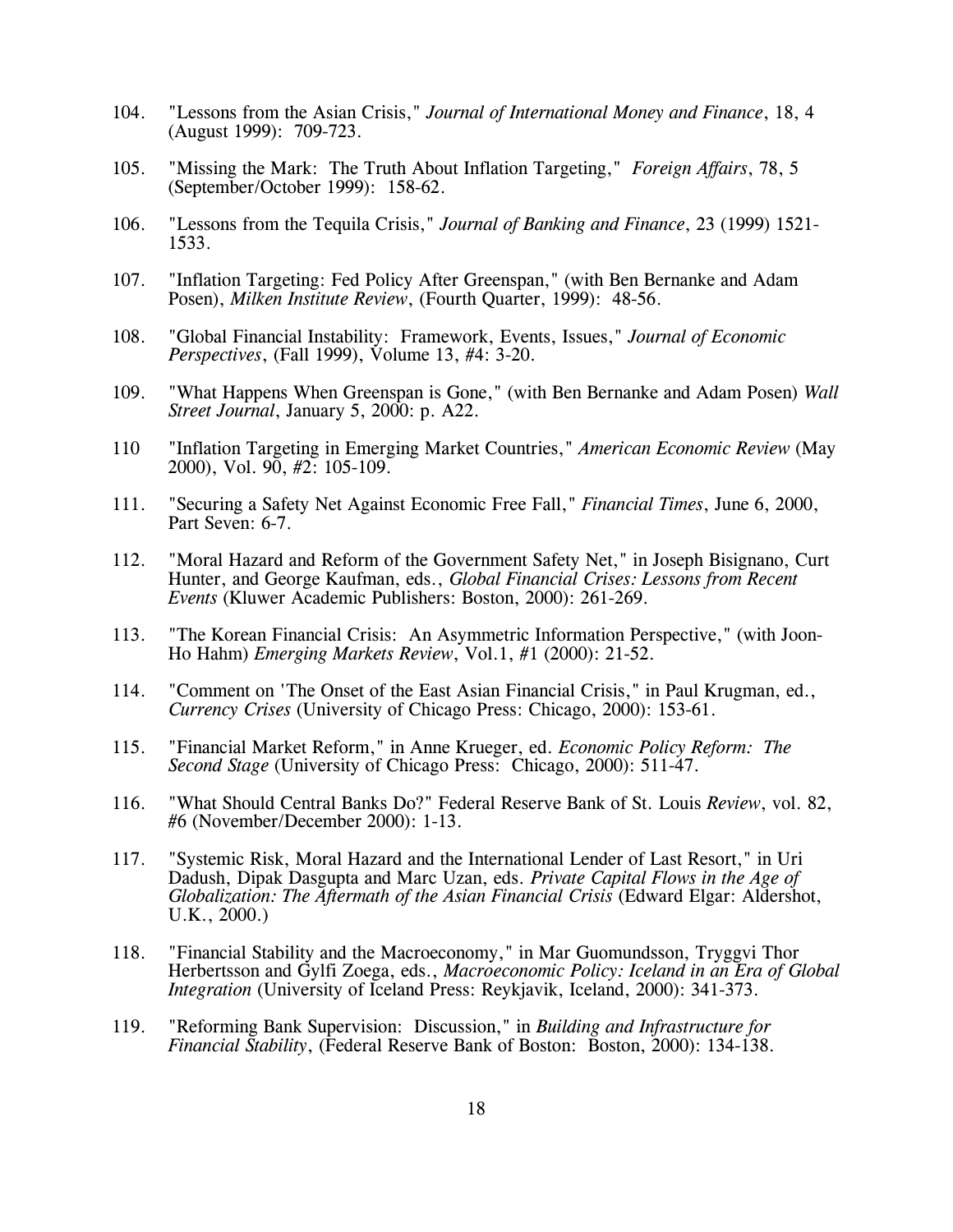- 120. "Causes of the Korean Financial Crisis: Lessons for Policy," (with Joon-Ho Hahm) in Inseok Shin, ed., *The Korean Crisis, Before and After* (Korean Development Institute: Seoul, 2000): 55-144.
- 121. "Comments and Discussion of 'Short- and Long-Run Integration: Do Capital Controls Matter'" in Susan Collins and Dani Rodrik, eds., *Brookings Trade Forum, 2000* (Brookings Institution Press: Wash. D.C., 2001): 167-71.
- 122. "Prudential Supervision: Why Is It Important and What are the Issues?" in Frederic S. Mishkin, ed., *Prudential Supervision: What Works and What Doesn't*, editor (University of Chicago Press: Chicago, 2001): 1-29.
- 123. "Discussion of 'Why Price Stability?" in A.G. Herrero, V. Gaspar, L. Googduin, J. Morgan, B. Winkeler, eds. *Why Price Stability? First European Central Bank Monetary Conference*, (European Central Bank: Frankfort 2001): 208-13.
- 124. "Comment on 'The Importance of Emerging Markets'" *Brookings-Wharton Papers on Financial Services*, 2001 Robert E. Litan and Richard Herring, eds. (Brookings Institution Press: Washington, D.C. 2001): 46-50.
- 125. "Issues in Inflation Targeting," in *Price Stability and the Long-Run Target for Monetary Policy*, (Bank of Canada: Ottawa, Canada, 2001): 203-222.
- 126. "The International Lender of Last Resort: What are the Issues?" Horst Siebert, ed. *The World's New Financial Landscape: Challenges for Economic Policy*, (Springer-Verlag: Berlin, 2001): 291-312.
- 127. "The Transmission Mechanism and the Role of Asset Prices in Monetary Policy," in *Aspects of the Transmission Mechanism of Monetary Policy, Focus on Austria 3- 4/2001*. (Osterreichische Nationalbank: Vienna 2001): 58-71.
- 128 "Monetary Policy Strategies for Latin America," (with Miguel Savastano), *Journal of Development Economics*, 66, 2 (December 2001): 415-444.
- 129. "How Can Central Banks Cope with Changes in the Structure of the Financial Industry," in Banque de France, *Financing European Economies: Issues and Policy Options* (Banque de France: Paris 2001): 389-97.
- 130. "Theoretical Aspects of Monetary Policy Strategies in Emerging Market Countries," (with Miguel Savastano) *Zagreb Journal of Economics*, Vol. 5, No. 8 (2001): 53-80.
- 131. "One Decade of Inflation Targeting in the World: What Do We Know and What Do We Need to Know?" (with Klaus Schmidt-Hebbel) in Norman Loayza and Raimundo Soto, eds., *Inflation Targeting: Design, Performance, Challenges* (Central Bank of Chile: Santiago 2002): 171-219.
- 132. "Monetary Policy," *NBER Reporter* (Winter 2001/2002): 8-11.
- 133. "Comment on 'Does Inflation Targeting Matter?'" Federal Reserve Bank of St. Louis *Review*, Vol. 84, #2 (July/August 2002): 149-153.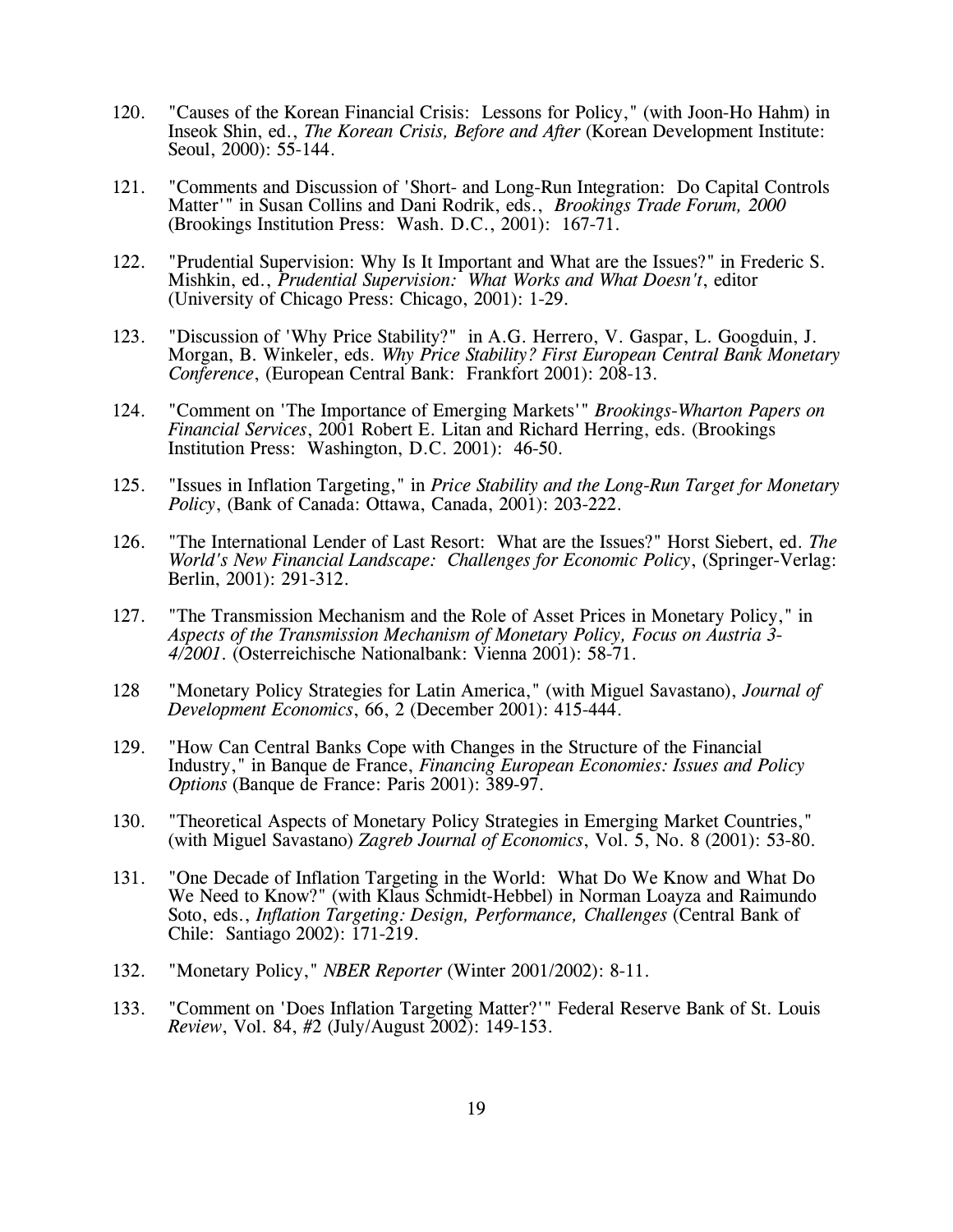- 134. "Staying Vigilant on Prices" forthcoming, *TIAA-CREF Investment Forum*, Vol. 6, No. 3 (September 2002): 9, 16.
- 135. "From Monetary Targeting to Inflation Targeting: Lessons from the Industrialized Countries," in Banco de Mexico, *Stabilization and Monetary Policy: The International Experience* (Bank of Mexico: Mexico City, 2002): 99-139.
- 136. "Inflation Targeting," in Howard Vane and Brian Snowdon, *Encyclopedia of Macroeconomics* (Edward Elgar: Cheltenham U.K., 2002): 361-65.
- 137. "The Role of Output Stabilization in the Conduct of Monetary Policy," *International Finance*, Vol. 5, #2 (Summer 2002): 213-227.
- 138. "Monetary Policy Strategies for Emerging Market Countries: Lessons from Latin America," (with Miguel Savastano) *Comparative Economic Studies* Vol. XLIV, No. 2 (Summer 2002): 45-83.
- 139. "Overview" in *Rethinking Stabilization Policy* (Federal Reserve Bank of Kansas City: Kansas City, MO., 2002): 439-446.
- 140. "U.S. Stock Market Crashes and Their Aftermath: Implications for Monetary Policy," (with Eugene White) in William B. Hunter, George G. Kaufman and Michael Pormerleano, eds., *Asset Price Bubbles: The Implications for Monetary, Regulatory and International Policies* (MIT Press, Cambridge Mass. 2003): 53-79.
- 141. "Financial Policies and the Prevention of Financial Crises in Emerging Market Countries," in Martin Feldstein, ed., *Economic and Financial Crises in Emerging Market Countries* (University of Chicago Press: Chicago, 2003): 93-130.
- 142. "Stock Market Bubbles: When Does Intervention Work?" (with Eugene White) *Milken Institute Review* (Second Quarter 2003): 44-52.
- 143. "Discussion of 'Deflation and Monetary Policy in Japan," in Center on Japanese Economy and Business, *Symposium*, March 31, 2003: 6-8.
- 144. "The Mirage of Exchange Rate Regimes for Emerging Market Countries," (with Guillermo Calvo), *Journal of Economic Perspectives*, Vol. 17, No. 4 (Fall 2003): 99- 118.
- 145. "Comments on 'Inflation Targeting in Emerging Market Economies'", *NBER Macro Annual,* 2003: 403-413.
- 146. "The Fed's Current Approach Has Some Disadvantages" *International Economy*, Vol. 18, No. 1, Winter 2004: 28-29.
- 147. "Why the Fed Should Adopt Inflation Targeting," *International Finance* 7:1 (2004): 117-27.
- 148. "Conference Overview and Summary of Papers" in *Beyond Pillar 3 in International Banking Regulation: Disclosure and Market Discipline of Financial Firms, Federal*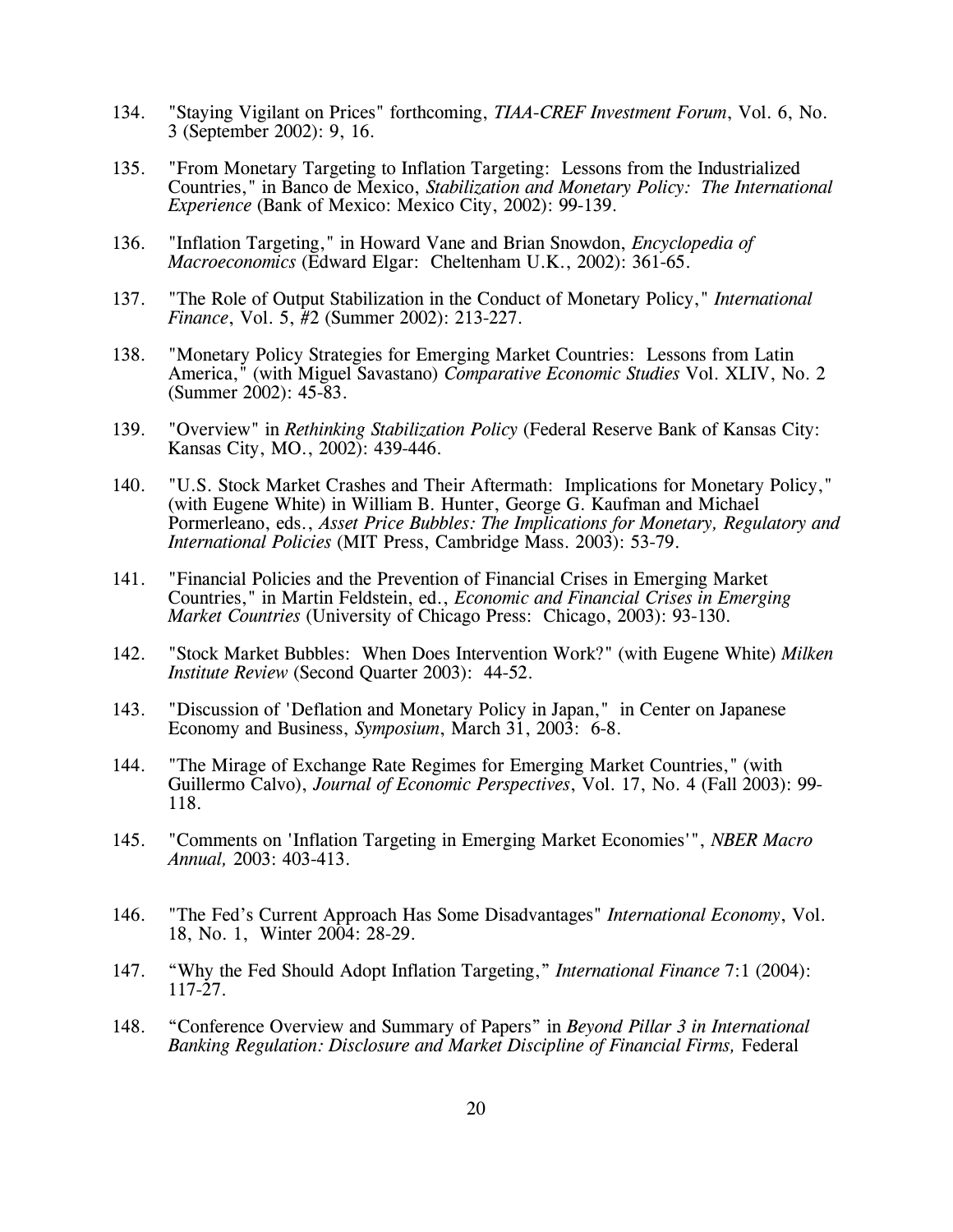Reserve Bank of New York, *Economic Policy Review* Vol. 10., No. 2 (September 2004): 3-6.

- 149 "Can Central Bank Transparency Go Too Far?" in Christopher Kent and Simon Guttman, eds., *The Future of Inflation Targeting* (Reserve Bank of Australia: Sydney 2004): 48-65.
- 150. "Policy Remedies for Conflicts of Interest in the Financial System" in *Macroeconomics, Monetary Policy and Financial Stability: A Festschrift in Honour of Charles Freedman* (Bank of Canada: Ottawa, 2004):. 217-240.
- 151. "Inflation Targeting in Transition Countries: Experience and Prospects," (with Jiri Jonas) in Michael Woodford, ed., *Inflation Targeting* (University of Chicago Press: Chicago, 2005) pp. 353-413.
- 152. "Monetary Policy in Japan: Problems and Solutions" (with Takatoshi Ito) in Takatoshi Ito, Hugh Patrick and David Weinstein, eds.*Reviving Japan's Economy: Problems and Prescriptions* (MIT Press: Cambridge Mass. 2005), pp. 107-143.
- 153. "The Fed After Greenspan," *Eastern Economic Journal,* vol. 31, no. 3, summer 2005, pp. 317-332
- 154. "Two Decades of Japanese Monetary Policy and the Deflation Problem," (with Takatoshi Ito) in Takatoshi Ito and Andrew Rose, eds., *Monetary Policy Under Very Low Inflation Rates*, NBER East Asia Seminar on Economics, Vol. 15 (University of Chicago Press: Chicago, 2006), pp. 131-193.
- 155. "The Path to Wealth: Reform of Emerging Market Economies' Financial Institutions is the Key to Growth," *Worth* Vol. 15, No. 10 (October 2006) pp. 32-34.
- 156. "Promoting the Next Great Globalisation," *Financial Times*, Tuesday, October 10, 2006, p. 13.
- 157. "How Big a Problem is Too Big to Fail?" *Journal of Economic Literature* vol XLIV (December 2006), pp. 988-1004.
- 158. "Getting to a Low Inflation Environment," in Bank of Korea, *Monetary Policy in a Low Inflation Environment: The Bank of Korea International Conference 2006* (Bank of Korea: Seoul 2006): 7-24.
- 159. "Monetary Policy Strategy: How Did We Get Here?" *Panoeconomicus* Vol. LIII, No. 4 (2006), pp. 359-88
- 160. "Financial Stability and Globalization: Getting It Right," in Santiago Fernandez de Lis and Fernando Restoy, eds., *Central Banks in the 21st Century* (Bank of Spain: Madrid, 2006), pp. 215-253.
- 161. "Comment on Murge Adalet and Barry Eichengreen, "Current Account Reversals:Always a Problem?" in Richard Clarida, ed., *G7 Current Account Imbalances* (University of Chicago Press: Chicago, 2007), pp. 242-245.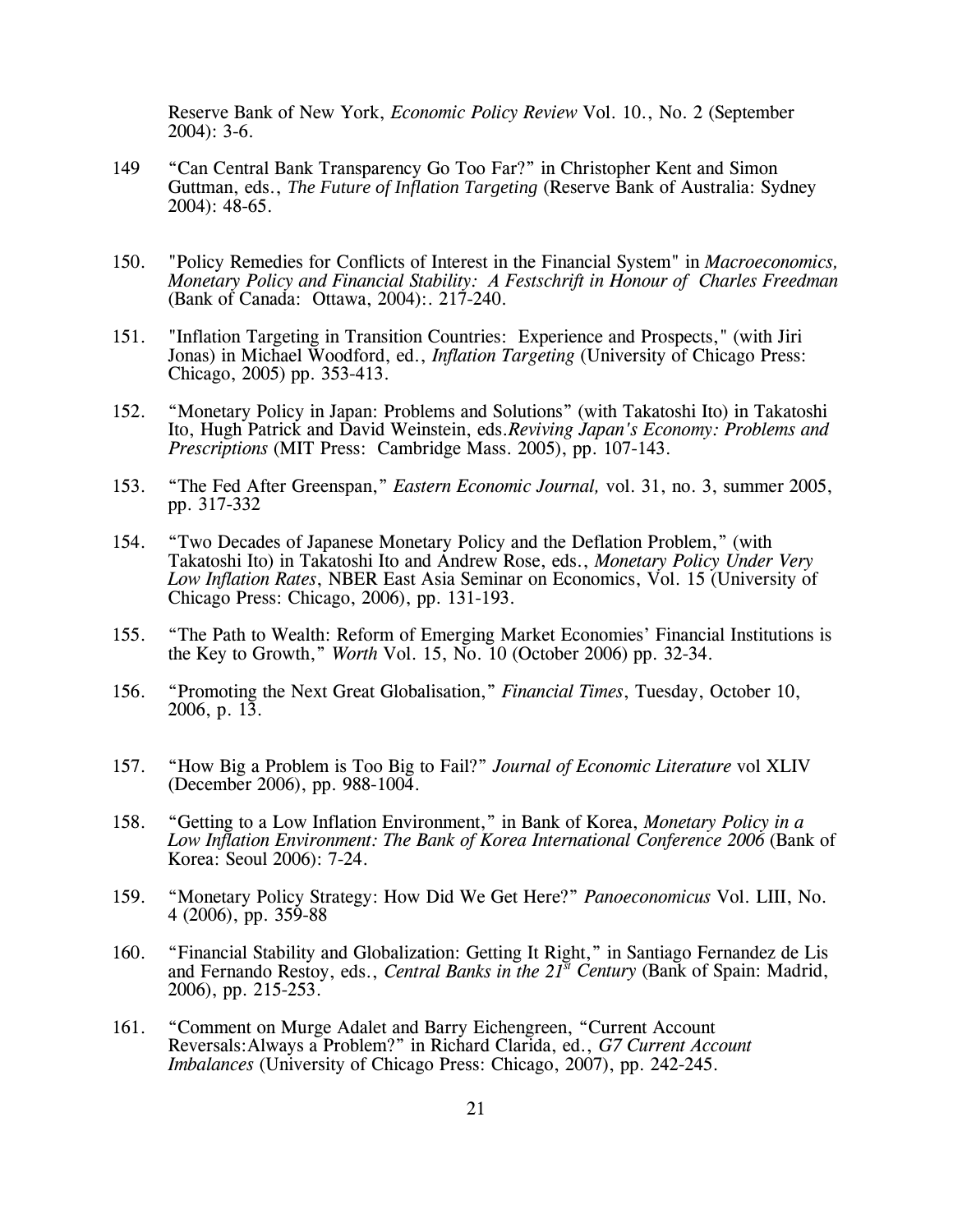- 162. "Is Financial Globalization Beneficial?" *Journal of Money, Credit and Banking*, Vol. 39, No. 2-3 (March-April 2007), pp. 259-294.
- 163. "Does Inflation Targeting Matter?" (with Klaus Schmidt-Hebbel) in Frederic S. Mishkin and Klaus Scmidt-Hebbel, eds., *Monetary Policy Under Inflation Targeting* (Central Bank of Chile: Santiago 2007), pp. 291-372.
- 164. "Introduction" (with Klaus Schmidt-Hebbel) in Frederic S. Mishkin and Klaus Scmidt-Hebbel, eds., *Monetary Policy Under Inflation Targeting* (Central Bank of Chile: Santiago 2007), pp. 1-17. Reprinted as , "La Politica Monetaria Bajo Metas De Inflacion: Una Revision," *Economia Chilena,* Vol. 9, No. 3 (Diciembre 2006), pp. 5- 17.
- 165. "The Inflation Targeting Debate," Bank of Canada, *Annual Conference*, (Bank of Canada: Ottawa, 2006), pp. 195-220..
- 166. "Inflation Targeting: True Progress or Repackaging of an Old Idea?" in Swiss National Bank, ed., *The Swiss National Bank, 1907-2007* (Neue Zurcher Zeitung Publishing: Zurich, 2007), pp. 599-623.
- 167. "Inflation Dynamics," *International Finance* Vol. 10, No. 3(2007), pp. 317-334.
- 168. "What Should We Do About China's Foreign Exchange Rate Policy?" in Charles Calomiris, editor, *Chinese Financial Transition at the Crossroads* (Columbia University Press: New York, 2007).
- 169. "Housing and the Monetary Transmission Mechanism" Federal Reserve Bank of Kansas City, *Housing, Housing Finance, and Monetary Policy, 2007 Jackson Hole Symposium* (Federal Reserve Bank of Kansas City, Kansas City, 2007) pp. 359-413.
- 170. "Federal Reserve System" in Darrity, William A., Jr. ed., *International Encyclopedia of the Social Sciences*, 2nd edition, Volume 3 (Macmillan Reference USA: Detroit 2008) pp. 110-111.
- 171. "Inflation Band Targeting and Optimal Inflation Contracts," (with Niklas Westelius) *Journal of Money, Credit and Banking* Volume 40, No. 4 (June 2008), pp. 557-582.
- 172. "Can Inflation Targeting Work in Emerging Market Countries?" in Carmen Reinhart, Carlos Vegh and Andres Velasco, eds., *A Festschrift for Guillermo Calvo*. (MIT Press: Cambridge, MA, 2008), pp. 71-94.
- 173. "Comments" in *Leveraged Losses: Lessons from the Mortgage Meltdown*, Proceedings of the U.S. Monetary Policy Forum 2008 (Initiative on Global Markets, University of Chicago and Rosenberg Institute of Global Finance: Chicago, 2008), pp. 60-65.
- 174 "Don't Worry About Inflation," *Wall Street Journal*, Thursday, September 18, 2008, p. A25.
- 175. "Do Not Abandon Inflation Targets," *Financial Times*, Wednesday, September 24, 2008, page 113.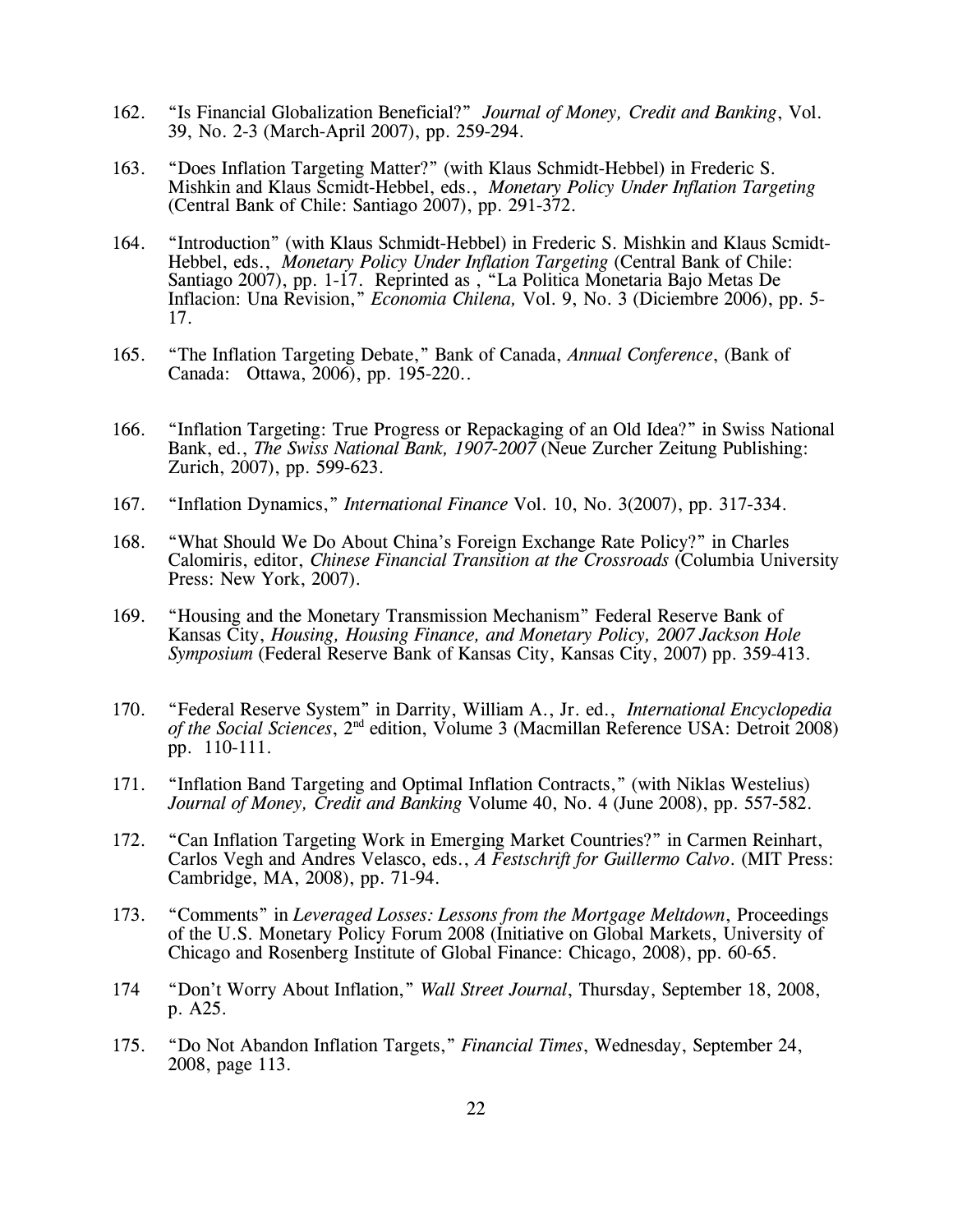- 176. "How Should We Respond to Asset Price Bubbles?" Banque de France, *Financial Stability Review,* vol. 12, *Valuation and Financial Stability* (October 2008), pp. 65-74.
- 177. "The Fed Still Has Plenty of Ammunition," *Wall Street Journal*, Monday, December 15, 2008.
- 178. "Challenges for Inflation Targeting in Emerging Market Countries," *Emerging Markets, Finance and Trade* Vol. 44, No. 6 (November-December 2008), pp. 5-16.
- 179. "Central Bank Commitment and Communication," in A K Sohani and Katuri Nageswara Rao, eds., *Central Banks and Inflation Management: A Global Perspective* (Icfai University Press, Hyderabad, India 2008), , pp. 67-85.
- 180. "In Praise of an Explicit Number for Inflation," *Financial Times*, Monday, January 12, 2009.
- 181. "Globalization, Macroeconomic Performance, and Monetary Policy," *Journal of Money, Credit and Banking* Supplement to Vol. 41, No. 1 (February 2009), pp. 187- 196.
- 182. "Will Monetary Policy Become More of a Science?" in Deutsche Bundesbank, ed., *Monetary Policy Over Fifty Years: Experiences and Lessons* (Routledge: London 2009), pp. 81-107. Reprinted in Volcker Wieland, Editor, *The Science and Practice of Monetary Policy Today* (Springer-Verlag: Berlin, 2010), pp. 81-103.
- 183. "Put Out the Fire Before Fixing the Sprinkler System," (with Anil Kashyap) *Financial Times*, Tuesday, March 10, 2009, p. 11.
- 184. "Why We Shouldn't Turn Our Backs on Globalization," *IMF Staff Papers* Vol. 56, No. 1 (2009), pp. 139-170.
- 185. "Is Monetary Policy Effective During Financial Crises," *American Economic Review,*  Vol 99, No. 2 (May 2009), pp. 573-577.
- 186. "Globalization and Financial Development," *Journal of Development Economics*, Vol. 89, #2 (July 2009), pp. 164-169.<br>187. "How to Get the F "How to Get the Fed Out of It's 'Box'," *Wall Street Journal*, Monday, June 22, 2009, p. A15.
- 188. "Why All Regulatory Roads Lead to the Fed," *Financial Times*, Tuesday, June 23, 2009, p. 9.
- 189. "The Fed is Already Transparent," (with Anil Kashyap) *Wall Street Journal*, Tuesday, November 10, 2009, p. A25.
- 190. "Not All Bubbles Present a Risk to the Economy," *Financial Times*, Tuesday, November 10, 2009, p. 11.
- 191. "Panel Discussion" in *Oil and the Macroeconomy: Lessons for Monetary Policy,* Proceedings of the U.S. Monetary Policy Forum 2009 (Initiative on Global Markets,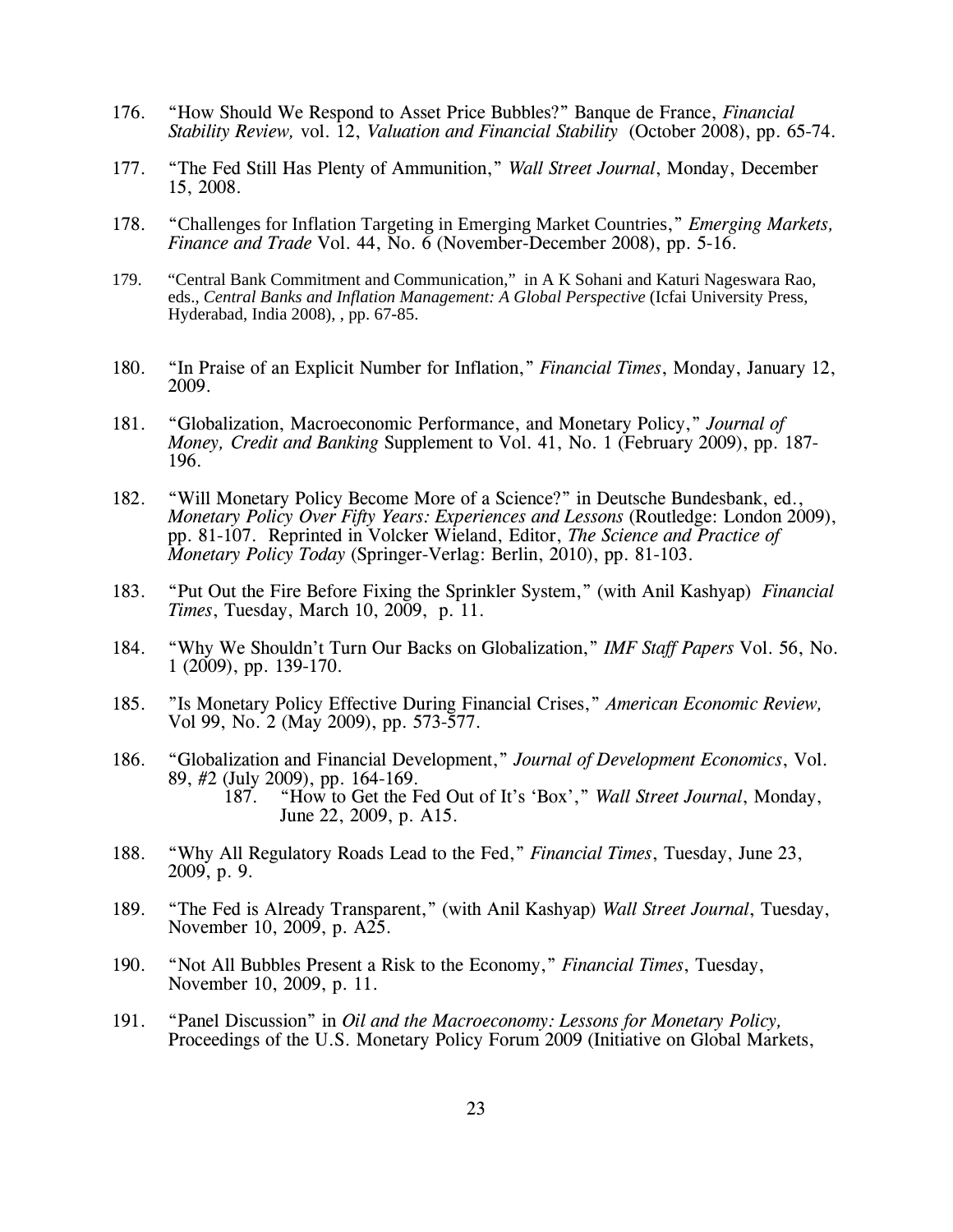University of Chicago and Rosenberg Institute of Global Finance: Chicago, 2009), pp. 80-86.

- 192. "Comments on\* 'Monetary Policy Rules in a Partially Dollarized Open Economy with Financial Market Imperfections'" in Jordi Gali and Mark Gertler, eds. *International Dimensions of Monetary Policy* (University of Chicago Press: Chicago, 2009), pp.311- 317.
- 193. "The Financial Crisis and the Federal Reserve," *NBER Macro Annual, 2009, pp. 495- 508.*
- 194. "Commentary on 'Fire, Flood and Lifeboats: Policy Response in the Global Crisis of 2007-2009," Reuven Glick and Mark M. Spiegel*,* eds. *Asia and the Global Financial Crisis*, Asia Economic Policy Conference (San Francisco: Federal Reserve Bank of San Francisco, 2009), pp. 251-257.
- 195. "Monetary Policy Flexibility, Risk Management, and Financial Disruptions," *Journal of Asian Economics* 23 (June 2010), pp. 242-246.
- 196. "Don't Monetize the Debt," *Wall Street Journal*, Thursday, Sept. 9, 2010, p. A7.
- 197. "The Fed Must Adopt an Inflation Target," *Financial Times*, Monday, October 25, 2010, p. 9.
- 198. "Financial Conditions Indexes: A Fresh Look After the Financial Crisis," (with Jan Hatzius, Peter Hooper, Frederic Mishkin, Kermit L. Schoenholtz and Mark W. Watson) *U.S. Monetary Policy Forum* (Chicago: Chicago Booth Initiative on Global Markets, 2010) pp. 3-59.
- 199. "How Has the Monetary Transmission Mechanism Evolved Over Time? (with Jean Boivin and Michael T. Kiley), *Handbook of Monetary Economics* (Elsevier: Amsterdam, 2011), pp. 369-422.
- 200. "How Should Central Banks Respond to Asset-Price Bubbles? The 'Lean' versus 'Clean' Debate After the GFC? Reserve Bank of Australia *Bulletin* (June Quarter 2011), pp. 59-69.
- 201. "Systemic Risk and the International Lender of Last Resort,"in Douglas Evanoff, David Hoelscher and George Kaufman, editors *Globalization and Systemic Risk (*World Scientific Publishing Co. Pte. Ltd, New Jersey, forthcoming).
- 202. "Comments on Campbell, Shiller, and Viceira" *Brookings Papers on Economic Activity* (forthcoming).
- 203. "Discussion of Takatoshi Ito's "Great Inflation and Central Bank Independence in Japan," in Michael Bordo and Athanasios Orphanides, editors, *The Great Inflation* (University of Chicago Press: Chicago, forthcoming.)
- 204. "Monetary Policy Strategy: Lessons From the Crisis" in *Monetary Policy Revisited: Lessons from the Crisis* (European Central Bank: Frankfurt, forthcoming.)